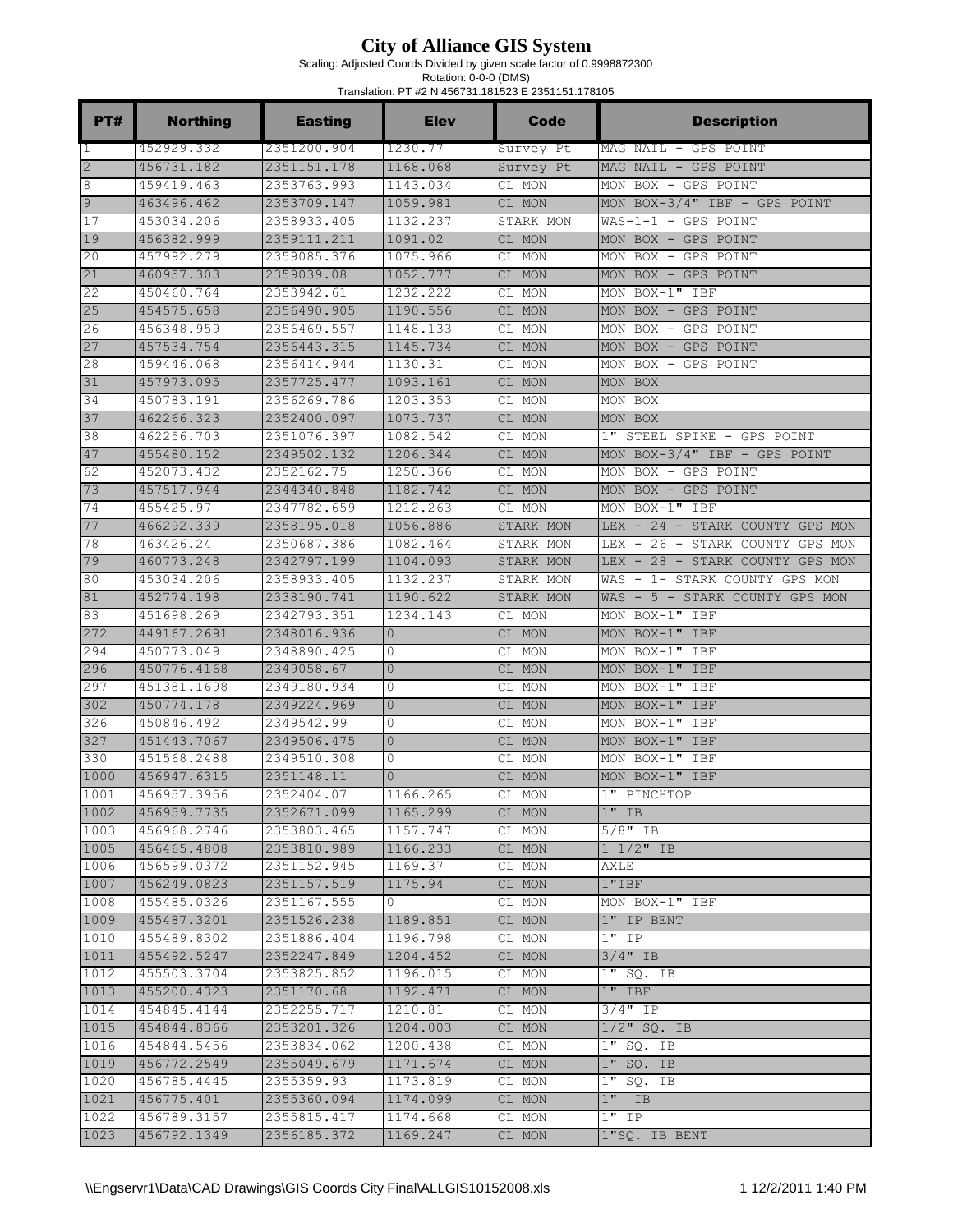Scaling: Adjusted Coords Divided by given scale factor of 0.9998872300

Rotation: 0-0-0 (DMS)

| Translation: PT #2 N 456731.181523 E 2351151.178105 |                            |                            |                      |                  |                           |  |
|-----------------------------------------------------|----------------------------|----------------------------|----------------------|------------------|---------------------------|--|
| PT#                                                 | <b>Northing</b>            | <b>Easting</b>             | <b>Elev</b>          | Code             | <b>Description</b>        |  |
| 1024                                                | 456794.7231                | 2356456.634                | 1153.852             | CL MON           | $1"$ IB                   |  |
| 1025                                                | 456475.0823                | 2354681.671                | $\Omega$             | CL MON           | MON BOX-1" IBF            |  |
| 1026                                                | 456479.186                 | 2355053.809                | 1180.3               | CL MON           | 1" HEXHEAD                |  |
| 1027                                                | 456490.6049                | 2355363.98                 | 1182.318             | CL MON           | 1" SO. IB                 |  |
| 1028                                                | 456492.7103                | 2355594.569                | 1182.821             | CL MON           | $1"$ IB                   |  |
| 1029                                                | 456494.2803                | 2355819.733                | 1177.45              | CL MON           | $1"$ IB                   |  |
| 1030                                                | 456184.0289                | 2354685.707                | 1189.221             | CL MON           | $3/4$ " IB                |  |
| 1031                                                | 456188.1247                | 2355057.849                | 1189.083             | CL MON           | $1"$ IB                   |  |
| 1032                                                | 455887.8112                | 2354689.967                | 1200.41              | CL MON           | $1"$ IB                   |  |
| 1033                                                | 455897.006                 | 2355061.877                | 1197.514             | CL MON           | $1"$ IB                   |  |
| 1034                                                | 455892.0004                | 2355061.938                | 1197.443             | CL MON           | $3/4"$ IB                 |  |
| 1035                                                | 455900.5642                | 2355371.627                | 1199.995             | CL MON           | $1"$ IB                   |  |
| 1036                                                | 455895.2267                | 2355444.852                | 1198.399             | CL MON           | $1"$ IB                   |  |
| 1037                                                | 455896.361                 | 2355602.269                | 1192.212             | CL MON           | $1"$ IB                   |  |
| 1038                                                | 455898.3148                | 2355828.253                | 1182.855             | CL MON           | $1"$ SQ. IB               |  |
| 1039                                                | 455901.1285                | 2356198.225                | 1162.87              | CL MON           | $1"$ IB                   |  |
| 1040                                                | 455903.2065                | 2356477.713                | 1145.871             | CL MON           | $1/2$ " IP                |  |
| 1041                                                | 455352.215                 | 2355083.066                | 1210.608             | CL MON           | $3/4"$ IB                 |  |
| 1043                                                | 455357.926                 | 2355830.683                | 1180.097             | CL MON           | $1"$ IB                   |  |
| 1044                                                | 455361.0964                | 2356201.047                | 1164.258             | CL MON           | $1"$ IB                   |  |
| 1047                                                | 455076.9872                | 2355086.574                | 1207.467             | CL MON           | $3/4$ " SQ. IB            |  |
| 1050                                                | 457544.8403                | 2357143.244                | 1114.365             | CL MON           | $1"$ IB                   |  |
| 1053                                                | 457557.3189                | 2358028.125                | 0                    | CL MON           | MON BOX-1" IBF            |  |
| 1056                                                | 457224.714                 | 2357149.005                | 1118.446             | CL MON           | $1"$ IB                   |  |
| 1057                                                | 457229.0466                | 2357444.063                | 0                    | CL MON           | MON BOX-1" IBF            |  |
| 1058                                                | 457233.2098                | 2357739.034                | $\mathbf{0}$         | CL MON           | MON BOX-1" IBF            |  |
| 1059                                                | 457237.3729                | 2358034.004                | $\Omega$             | CL MON           | MON BOX-1" IBF            |  |
| 1061                                                | 456801.5053                | 2357156.766                | 1116.34              | CL MON           | 1" IP BENT                |  |
| 1064                                                | 456357.8897                | 2357165.024                | 1127.132             | CL MON           | $3/4$ " SQ. IB<br>$1"$ IB |  |
| 1066<br>1067                                        | 456366.5559<br>456370.7503 | 2357754.955                | 1115.059<br>1109.776 | CL MON           |                           |  |
| 1068                                                | 456374.681                 | 2358050.146<br>2358325.462 |                      | CL MON<br>CL MON | 1" PINCHTOP<br>$3/4$ " IB |  |
| 1069                                                | 456378.0613                |                            | 1104.967<br>1100.027 |                  | $1"$ IP                   |  |
| 1070                                                | 456381.9836                | 2358580.434<br>2358835.806 | 1095.452             | CL MON<br>CL MON | $3/4"$ SQ. IB W/ 1" HEAD  |  |
| 1073                                                | 455911.7484                | 2357173.101                | 1137.314             |                  | $5/8"$ IB                 |  |
| 1077                                                | 455926.4241                | 2358333.489                | 1117.497             | CL MON<br>CL MON | $3/4"$ IB                 |  |
| 1078                                                | 455929.5335                | 2358588.689                | 1113.884             | CL MON           | STAR SPK.                 |  |
| 1079                                                | 455932.6363                | 2358843.347                | 1108.19              | CL MON           | $1"$ IB                   |  |
| 1080                                                | 455937.3791                | 2359118.567                | 1098.06              | CL MON           | MAG                       |  |
| 1081                                                | 454690.2442                | 2351175.994                | 1200.89              | CL MON           | $1"$ IBF                  |  |
| 1085                                                | 454845.2438                | 2352315.693                | 1211.398             | CL MON           | $1"$ IB                   |  |
| 1087                                                | 454543.575                 | 2353204.834                | 1207.244             | CL MON           | $1"$ IB                   |  |
| 1088                                                | 454543.2309                | 2353837.806                | 1203.533             | CL MON           | $1"$ IP                   |  |
| 1089                                                | 454538.2506                | 2353837.884                | 1203.538             | CL MON           | $1"$ IP                   |  |
| 1090                                                | 454252.8632                | 2351181.154                | 1207.535             | CL MON           | MON BOX-1" IBF            |  |
| 1091                                                | 453948.0102                | 2351184.666                | 1213.027             | CL MON           | MON BOX-3/4" IPF          |  |
| 1092                                                | 453643.202                 | 2351188.123                | 1217.768             | CL MON           | MON BOX-1 $1/2$ " IBF     |  |
| 1093                                                | 453333.0932                | 2351191.638                | 1222.94              | CL MON           | MON BOX- $1/2$ " IPF      |  |
| 1094                                                | 453337.7116                | 2351959.356                | 1233.1               | CL MON           | MON BOX-1" IBF            |  |
| 1095                                                | 453340.596                 | 2352404.117                | 1230.545             | CL MON           | $1"$ IB                   |  |
| 1096                                                | 453343.9541                | 2352904.26                 | 1228.169             | CL MON           | $3/4$ " IB                |  |
| 1097                                                | 453346.0228                | 2353219.334                | $\Omega$             | CL MON           | MON BOX-1" IBF            |  |
| 1098                                                | 453348.3079                | 2353534.383                | 1220.097             | CL MON           | $3/4"$ IB                 |  |
| 1099                                                | 453350.4477                | 2353852.437                | 1221.001             | CL MON           | $1"$ IP                   |  |
| 1101                                                | 453985.0214                | 2353844.644                | 1212.122             | CL MON           | $3/4"$ IP                 |  |
| 1103                                                | 454556.0112                | 2355093.392                | 1201.813             | CL MON           | $1"$ IB                   |  |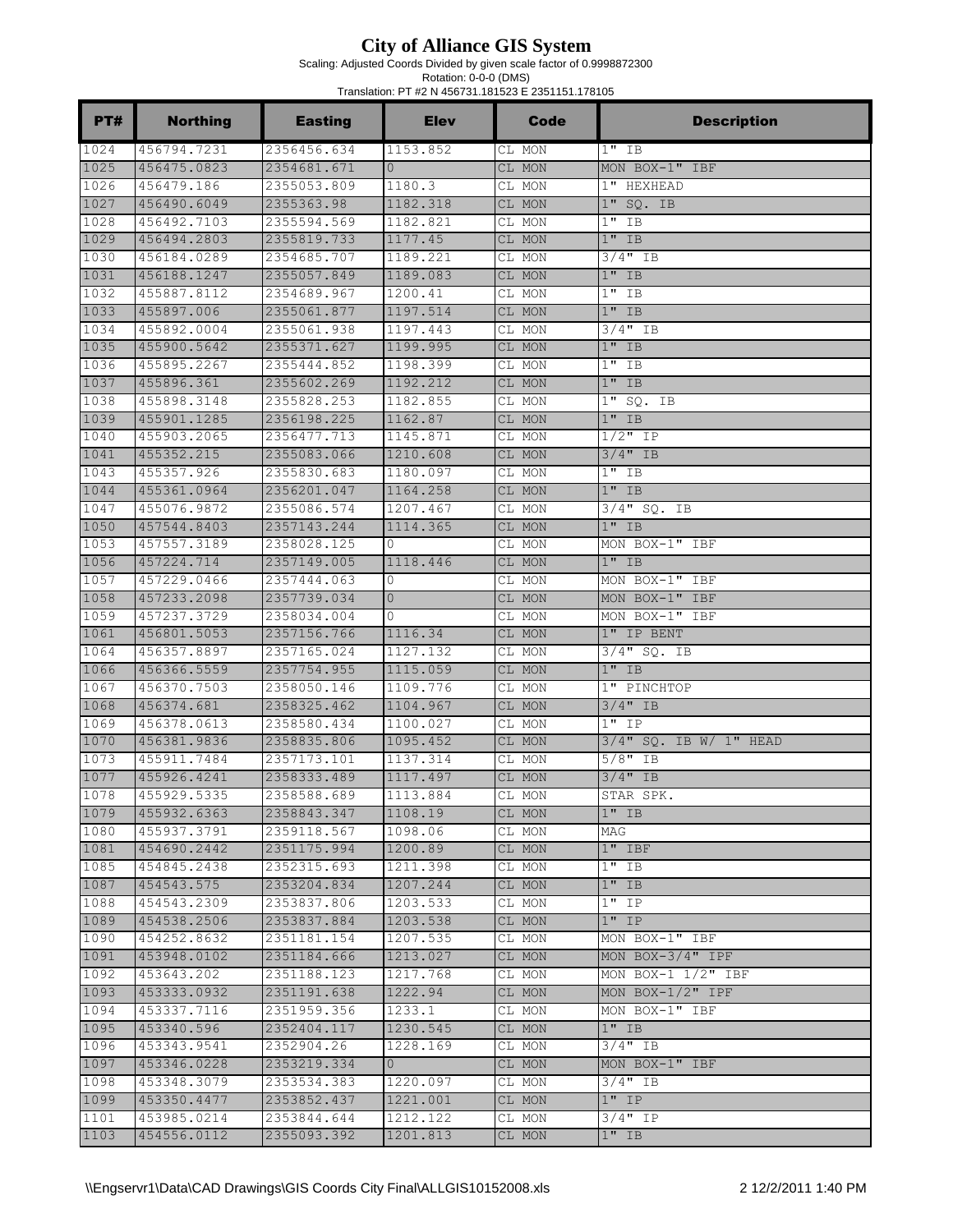Scaling: Adjusted Coords Divided by given scale factor of 0.9998872300

| PT#  | <b>Northing</b> | <b>Easting</b> | <b>Elev</b>    | Code   | <b>Description</b>     |
|------|-----------------|----------------|----------------|--------|------------------------|
| 1104 | 454561.1876     | 2355459.28     | 1201.34        | CL MON | RR SPK.                |
| 1105 | 454566.3866     | 2355841.157    | 1196.633       | CL MON | MAG NAIL               |
| 1106 | 454571.9032     | 2356211.634    | 1192.312       | CL MON | $3/4$ " IB             |
| 1109 | 454006.8579     | 2355100.101    | 1207.238       | CL MON | $5/8"$ IB              |
| 1110 | 454012.7228     | 2355466.164    | 1200.635       | CL MON | $1/2$ " IB             |
| 1111 | 454018.6995     | 2355847.673    | 1193.501       | CL MON | $5/8"$ IB              |
| 1113 | 454029.9968     | 2356498.028    | 1183.758       | CL MON | $1"$ IB                |
| 1114 | 453634.7977     | 2353849.046    | 1217.187       | CL MON | $5/8"$ IB              |
| 1116 | 453655.8409     | 2355104.401    | 1205.558       | CL MON | $1\frac{1}{4}$ HEXHEAD |
| 1118 | 453032.3994     | 2353856.353    | 1225.908       | CL MON | $3/4"$ IP              |
| 1119 | 453044.2945     | 2355112.006    | 1208.98        | CL MON | MON BOX-1" IBF         |
| 1120 | 453051.9305     | 2355928.488    | 1184.585       | CL MON | 1"IB                   |
| 1121 | 453054.7567     | 2356230.045    | $\mathbf{0}$   | CL MON | MON BOX-1" IBF         |
| 1122 | 453057.4203     | 2356526.143    | 1162.677       | CL MON | 1"IB                   |
| 1123 | 455368.3442     | 2356881.052    | 1159.593       | CL MON | 3/4" IP                |
| 1124 | 455372.169      | 2357180.925    | 1152.749       | CL MON | $3/8"$ IP              |
| 1127 | 455038.3606     | 2356785.07     | 1174.331       | CL MON | 5/8" IB                |
| 1128 | 455041.8889     | 2357185.117    | 1167.452       | CL MON | $3/4$ " SQ. IB         |
| 1129 | 454722.8439     | 2356489.039    | 1188.414       | CL MON | $1"$ IB                |
| 1130 | 454725.5203     | 2356789.168    | 1183.044       | CL MON | $3/4"$ SO. IB          |
| 1131 | 454729.1893     | 2357189.189    | 1175.984       | CL MON | $3/4$ "<br>SQ.<br>IB   |
| 1132 | 454732.1042     | 2357484.203    | 1170.45        | CL MON | $1/2$ "<br>SQ. IB      |
| 1134 | 454392.2304     | 2356493.238    | 1190.185       | CL MON | 1/2" HEAVYWALL IP      |
| 1137 | 453014.6947     | 2351195.032    | $\overline{0}$ | CL MON | MON BOX-1" IBF         |
| 1138 | 453016.2987     | 2351444.399    | 0              | CL MON | MON BOX-1" IBF         |
| 1139 | 453018.6111     | 2351791.606    | $\overline{0}$ | CL MON | MON BOX-1" IBF         |
| 1140 | 453019.7422     | 2351963.583    | 0              | CL MON | MON BOX-1" IBF         |
| 1141 | 453021.0758     | 2352142.776    | 1237.351       | CL MON | $1"$ IB                |
| 1142 | 453023.9593     | 2352593.029    | 0              | CL MON | MON BOX-1" IBF         |
| 1143 | 453026.1326     | 2352908.01     | $\circ$        | CL MON | MON BOX-1" IBF         |
| 1144 | 453028.2149     | 2353223.123    | 0              | CL MON | MON BOX-1" IBF         |
| 1145 | 453030.2972     | 2353538.238    | $\Omega$       | CL MON | MON BOX-1" IBF         |
| 1146 | 452698.3585     | 2351451.13     | 1238.643       | CL MON | <b>AXLE</b>            |
| 1148 | 452703.308      | 2352149.428    | 1244.129       | CL MON | $1/2$ " IB             |
| 1149 | 452708.0091     | 2352913.719    | 1234.822       | CL MON | $1/2$ " IB             |
| 1150 | 452710.091      | 2353227.197    | 1229.56        | CL MON | $3/4"$ IB              |
| 1151 | 452712.1607     | 2353542.32     | $\Omega$       | CL MON | MON BOX-1" IBF         |
| 1152 | 452714.2501     | 2353860.443    | 1227.77        | CL MON | $1 \frac{1}{2}$ TB     |
| 1153 | 452068.4186     | 2351464.97     | 1245.907       | CL MON | AXLE                   |
| 1154 | 452070.9318     | 2351812.407    | 1249.153       | CL MON | 3/4" SQ. IB            |
| 1156 | 452078.2593     | 2352927.515    | 1241.939       | CL MON | $3/4"$ IP              |
| 1157 | 452080.1758     | 2353235.264    | 1238.012       | CL MON | $5/8"$ IB              |
| 1158 | 452084.1721     | 2353875.969    | 1231.743       | CL MON | $3/4"$ IB              |
| 1159 | 452383.4567     | 2351458.254    | 1242.127       | CL MON | $1/2$ " IP             |
| 1160 | 452395.2655     | 2353231.236    | 1234.023       | CL MON | $5/8"$ IB              |
| 1161 | 452399.267      | 2353864.242    | 1231.676       | CL MON | MAG NAIL               |
| 1162 | 452717.529      | 2354180.988    | 1225.584       | CL MON | $3/4$ " IP             |
| 1163 | 452402.6494     | 2354187.717    | 1226.997       | CL MON | $3/4"$ IB              |
| 1165 | 452408.3267     | 2354821.668    | 1210.612       | CL MON | $5/8"$ IB              |
| 1166 | 452411.3631     | 2355123.212    | 1205.451       | CL MON | $1"$ IB                |
| 1167 | 452414.8401     | 2355489.193    | 1195.846       | CL MON | $1"$ IB                |
| 1171 | 452422.3368     | 2356241.362    | 1185.382       | CL MON | 3/4" IB                |
| 1173 | 452092.0371     | 2354194.053    | 1226.511       | CL MON | 3/4" IP                |
| 1177 | 454037.1278     | 2357197.665    | 1174.228       | CL MON | $3/4"$ IP BENT         |
| 1179 | 453676.8127     | 2356501.985    | 1169.799       | CL MON | $3/4"$ IP              |
| 1182 | 453082.0857     | 2359165.596    | 1128.906       | CL MON | $1"$ IB                |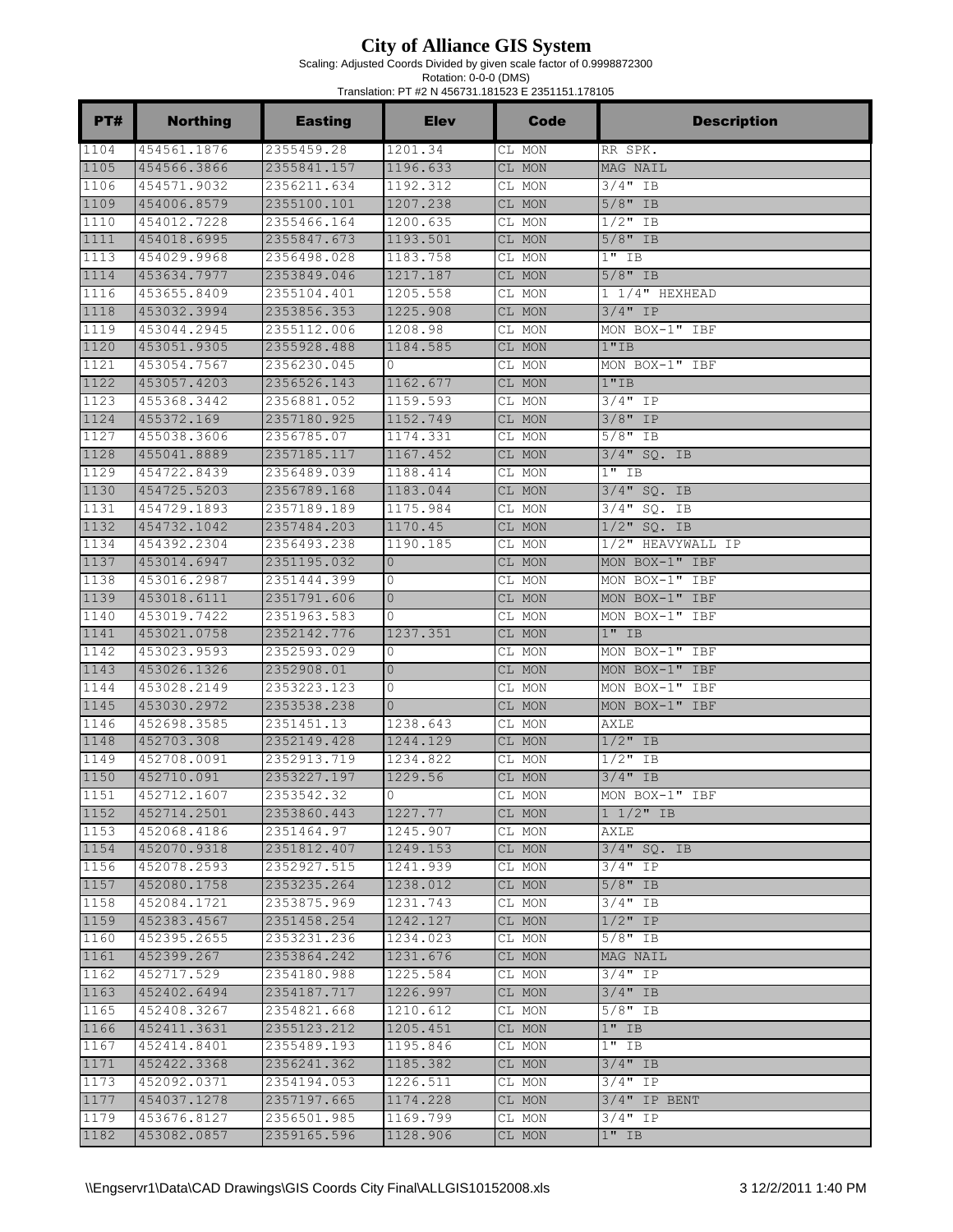Scaling: Adjusted Coords Divided by given scale factor of 0.9998872300

| PT#  | <b>Northing</b> | <b>Easting</b> | <b>Elev</b>    | Code   | <b>Description</b>       |
|------|-----------------|----------------|----------------|--------|--------------------------|
| 1192 | 450760.7562     | 2353936.317    | 1232.278       | CL MON | $1"$ IB                  |
| 1193 | 450460.8036     | 2353942.626    | 1232.165       | CL MON | $1"$ IB                  |
| 1194 | 451131.7306     | 2354212.934    | 1233.197       | CL MON | $1"$ IP                  |
| 1196 | 450769.627      | 2354850.82     | 1226.223       | CL MON | $1"$ IB                  |
| 1197 | 453035.3998     | 2354174.594    | 1223.755       | CL MON | $1"$ IB                  |
| 1198 | 453041.4122     | 2354810.653    | $\overline{0}$ | CL MON | MON BOX                  |
| 1199 | 453047.5946     | 2355477.742    | 0              | CL MON | MON BOX-1" IBF           |
| 1200 | 453051.1792     | 2355860.193    | 1162.677       | CL MON | MON BOX-1" IBF           |
| 1201 | 450772.4159     | 2355152.358    | 1221.578       | CL MON | $3/4$ " IP               |
| 1202 | 450776.0462     | 2355518.031    | 1210.967       | CL MON | $1/2$ " IP               |
| 1203 | 450779.642      | 2355899.815    | 1207.898       | CL MON | $3/4"$ IP                |
| 1204 | 450783.2357     | 2356269.75     | 1203.384       | CL MON | $3/4$ " IP               |
| 1211 | 449978.2513     | 2353952.842    | $\mathbf{0}$   | CL MON | MON BOX-1" IBF           |
| 1214 | 449563.0507     | 2353961.931    | $\overline{0}$ | CL MON | MON BOX-1" IBF           |
| 1220 | 459068.1583     | 2351119.666    | 1160.722       | CL MON | $1"$ IB                  |
| 1222 | 459079.8811     | 2352106.457    | 1156.311       | CL MON | $1"$ IB                  |
| 1224 | 459087.4778     | 2353207.516    | 1140.769       | CL MON | PК                       |
| 1225 | 458757.8851     | 2351123.778    | 1163.725       | CL MON | $1"$ IB                  |
| 1226 | 458763.1992     | 2351769.136    | 1164.853       | CL MON | $1$ "<br>ΙB              |
| 1227 | 458765.9513     | 2352110.398    | 1150.865       | CL MON | $1"$ IP                  |
| 1228 | 458770.5575     | 2352642.464    | 1140.953       | CL MON | $1"$ IB                  |
| 1229 | 458775.1003     | 2353212.58     | 1141.35        | CL MON | $1"$ IB                  |
| 1230 | 458775.6476     | 2353293.91     | 1142.555       | CL MON | $1"$ IP                  |
| 1231 | 458779.6842     | 2353774.286    | 1149.966       | CL MON | MON BOX-3/4" IBF         |
| 1232 | 458445.2668     | 2351127.882    | 1167.354       | CL MON | MON BOX-3/4" IBF         |
| 1233 | 458450.6414     | 2351773.058    | 1151.175       | CL MON | $1"$ IB                  |
| 1234 | 458453.5053     | 2352113.983    | 1143.571       | CL MON | $5/8"$ IB                |
| 1235 | 458455.5756     | 2352380.34     | 1148.453       | CL MON | $5/8"$ IB                |
| 1236 | 458458.1144     | 2352647.107    | 1151.83        | CL MON | $5/8"$ IB                |
| 1238 | 458466.9112     | 2353779.098    | $\overline{0}$ | CL MON | MON BOX-3/4" IBF         |
| 1239 | 458254.2732     | 2351130.414    | 0              | CL MON | MON BOX-1" IBF           |
| 1240 | 458259.67       | 2351775.558    | $\Omega$       | CL MON | MON BOX-1" IBF           |
| 1241 | 459704.9337     | 2350581.419    | 1119.859       | CL MON | $1/2$ " IP BENT          |
| 1242 | 457981.0115     | 2351134.115    | $\Omega$       | CL MON | MON BOX-1" IBF           |
| 1243 | 457986.0254     | 2351779.568    | 1147.874       | CL MON | $1"$ IB                  |
| 1244 | 457988.6717     | 2352120.222    | 1150.536       | CL MON | $1"$ IB                  |
| 1245 | 457990.8368     | 2352386.557    | 1153.801       | CL MON | 1" SO. IB                |
| 1247 | 457995.6547     | 2352984.369    | 1157.453       | CL MON | $1"$ IB                  |
| 1248 | 457998.4859     | 2353306.266    | 1160.096       | CL MON | $1"$ IB                  |
| 1249 | 458002.3548     | 2353786.559    | $\overline{0}$ | CL MON | MON BOX-3/4" IBF         |
| 1251 | 457725.9923     | 2351783.188    | $\circ$        | CL MON | MON BOX-1" IBF           |
| 1252 | 457575.9845     | 2351139.6      | 1166.097       | CL MON | $1"$ IB                  |
| 1254 | 457512.2957     | 2352394.584    | 1159.072       | CL MON | $1"$ IB                  |
| 1255 | 457512.6022     | 2352660.873    | 1160.271       | CL MON | 1" SQ. IB BENT           |
| 1258 | 457521.9935     | 2353794.209    | 1156.582       | CL MON | $1"$ IP                  |
| 1259 | 459097.63       | 2353769.263    | $\overline{0}$ | CL MON | MON BOX-1" IBF           |
| 1260 | 459100.8098     | 2354207.489    | 1146.846       | CL MON | $1"$ IB                  |
| 1261 | 459106.8468     | 2355016.659    | 1145.926       | CL MON | $1 \frac{1}{4}$ IB       |
| 1263 | 458786.1611     | 2354656.141    | 1148.866       | CL MON | $3/4"$ IB W/ 1" SQ. HEAD |
| 1264 | 458789.1756     | 2355021.231    | 1151.264       | CL MON | $1"$ IB                  |
| 1267 | 458476.4824     | 2355025.64     | 1150.929       | CL MON | $1"$ IB                  |
| 1268 | 457944.3877     | 2353787.598    | 1158.827       | CL MON | MON BOX-STAR SPIKE FD.   |
| 1270 | 457952.2048     | 2355032.941    | 1152.604       | CL MON | $1"$ IB                  |
| 1272 | 457538.6833     | 2355038.747    | 1159.455       | CL MON | $1"$ IB                  |
| 1273 | 457066.8118     | 2353801.422    |                |        | MON BOX-5/8" IBF         |
| 1274 |                 |                | U              | CL MON | $1"$ IB                  |
|      | 457080.4679     | 2355045.301    | 1164.873       | CL MON |                          |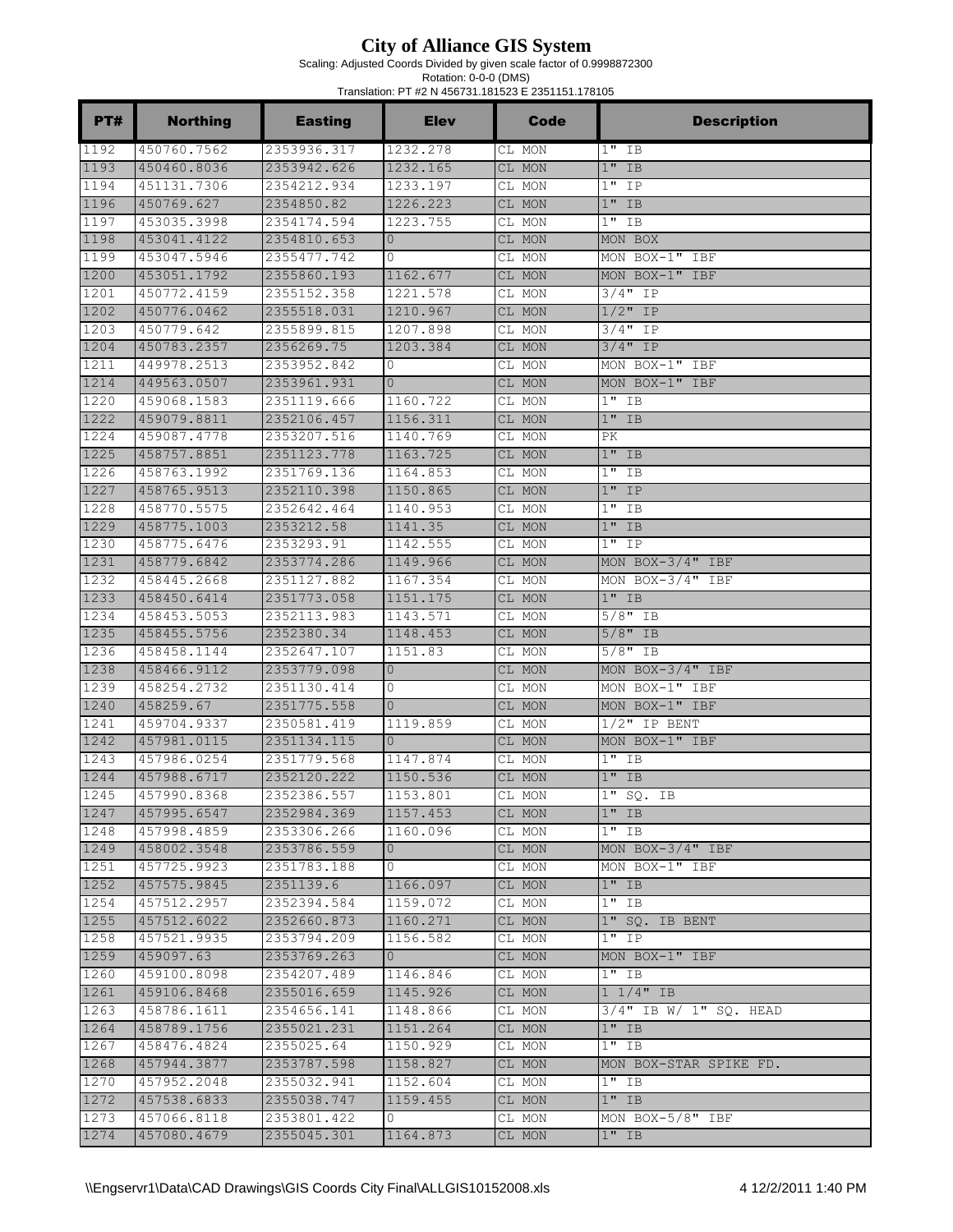Scaling: Adjusted Coords Divided by given scale factor of 0.9998872300

| PT#          | <b>Northing</b>            | <b>Easting</b>             | <b>Elev</b>          | Code             | <b>Description</b>                            |
|--------------|----------------------------|----------------------------|----------------------|------------------|-----------------------------------------------|
| 1275         | 459111.2045                | 2355396.907                | 1145.684             | CL MON           | $1"$ IB                                       |
| 1276         | 459115.382                 | 2355780.648                | 1143.007             | CL MON           | $1"$ IB                                       |
| 1277         | 459119.4384                | 2356150.749                | 1135.052             | CL MON           | $1"$ IB                                       |
| 1278         | 459122.9045                | 2356421.387                | 1125.326             | CL MON           | AXLE                                          |
| 1279         | 458793.0625                | 2355401.482                | 1141.996             | CL MON           | 3/4" IB                                       |
| 1280         | 458797.1833                | 2355785.734                | 1136.819             | CL MON           | $1"$ IB                                       |
| 1281         | 458800.7507                | 2356155.891                | 1131.45              | CL MON           | 1" SQ. IB                                     |
| 1282         | 458804.0229                | 2356427.79                 | 1123.419             | CL MON           | <b>AXLE</b>                                   |
| 1283         | 458479.343                 | 2355335.475                | 1140.954             | CL MON           | $1"$ IB                                       |
| 1284         | 458479.2581                | 2355406.224                | 1139.944             | CL MON           | $1"$ IB                                       |
| 1285         | 458483.6936                | 2355790.631                | 1138.57              | CL MON           | $1"$ IB                                       |
| 1286         | 458487.0742                | 2356160.938                | 1135.83              | CL MON           | $1"$ IB                                       |
| 1287         | 457320.7055                | 2355041.856                | 0                    | CL MON           | MON BOX-1" IBF                                |
| 1288         | 457948.1565                | 2355343.163                | 1156.099             | CL MON           | $1/2$ " SQ. IB                                |
| 1290         | 457953.5737                | 2356168.428                | 1146.676             | CL MON           | $1"$ IBF                                      |
| 1291<br>1294 | 457954.9917<br>457532.4317 | 2356440.693                | 1133.164             | CL MON           | $1"$ IP<br>$1"$ IB                            |
| 1297         | 457209.5112                | 2356174.544<br>2355809.258 | 1154.72<br>1167.609  | CL MON<br>CL MON | STONE                                         |
| 1298         | 457212.7878                | 2356179.219                | 1161.325             | CL MON           | $1"$ IB                                       |
| 1301         | 459450.7573                | 2356805.489                | 1114.675             | CL MON           | $1"$ IB                                       |
| 1302         | 459454.5981                | 2357105.842                | 1099.378             | CL MON           | $1"$ IB                                       |
| 1303         | 459127.1976                | 2356812.065                | 1112.711             | CL MON           | STONE W/X                                     |
| 1304         | 458808.6384                | 2356818.387                | 1115.392             | CL MON           | $1 1/4"$ IB                                   |
| 1315         | 457960.5228                | 2356835.537                | 1113.869             | CL MON           | 3/4" IPF                                      |
| 1316         | 457964.7584                | 2357135.497                | 1105.035             | CL MON           | $1"$ IPF                                      |
| 1317         | 457968.9288                | 2357430.473                | 1097.873             | CL MON           | $3/4"$ IPF                                    |
| 1318         | 457973.0823                | 2357725.448                | 1092.978             | CL MON           | 3/4" IPF                                      |
| 1319         | 457977.1955                | 2358020.44                 | $\mathbf{0}$         | CL MON           | MON BOX-1" IBF                                |
| 1321         | 457548.9926                | 2357438.184                | 0                    | CL MON           | MON BOX-1" IBF                                |
| 1322         | 457553.1557                | 2357733.155                | $\overline{0}$       | CL MON           | MON BOX-1" IBF                                |
| 1326         | 459390.5886                | 2351115.316                | 1151.887             | CL MON           | $1"$ IB                                       |
| 1327         | 459398.4744                | 2351761.393                | 1159.045             | CL MON           | $1"$ IB                                       |
| 1328         | 459402.5201                | 2352102.445                | 1153.033             | CL MON           | $1"$ IB                                       |
| 1329         | 459408.2233                | 2352634.995                | 1133.049             | CL MON           | $3/4$ " IB                                    |
| 1330         | 459414.3095                | 2353202.287                | 1127.438             | CL MON           | $1"$ IB                                       |
| 1332         | 459710.5172                | 2351111.038                | 1142.7               | CL MON           | $1"$ IB                                       |
| 1333         | 459718.2816                | 2351757.599                | 1154.326             | CL MON           | $1"$ IB                                       |
| 1334         | 459722.3757                | 2352098.528                | 1148.296             | CL MON           | $1"$ IB                                       |
| 1337         | 460013.0126                | 2351106.98                 | 1134.242             | CL MON           | $1"$ IB                                       |
| 1338         | 460020.8613                | 2351755.331                | 1142.335             | CL MON           | $1"$ IB                                       |
| 1339         | 460025.0191                | 2352094.83                 | 1140.814             | CL MON           | $1"$ IB                                       |
| 1341         | 460037.0684                | 2353125.048                | 1112.848             | CL MON           | $1"$ IB                                       |
| 1342         | 460310.4706                | 2351103.083                | 1123.606             | CL MON           | MON BOX-1" IPF                                |
| 1343         | 460317.9706                | 2351753.532                | 1127.491             | CL MON           | $1 \frac{1}{4}$ IB                            |
| 1344<br>1345 | 460322.058                 | 2352091.394                | 1126.07              | CL MON           | $1"$ IB                                       |
| 1346         | 460328.5255<br>460334.2091 | 2352624.154<br>2353121.092 | 1123.424<br>1109.204 | CL MON           | $1"$ SQ. IB<br>$1/2$ " IB W/ $1/2$ " SQ. HEAD |
| 1347         | 460341.5895                | 2353749.275                | 1112.02              | CL MON<br>CL MON | $3/4$ " IB                                    |
| 1348         | 461237.799                 | 2351090.479                | 1100.873             | CL MON           | 1" PINCHTOP                                   |
| 1349         | 461248.1351                | 2352079.113                | 1094.296             | CL MON           | $1"$ IP                                       |
| 1350         | 461251.7088                | 2352413.389                | 1092.3               | CL MON           | $1"$ IP                                       |
| 1351         | 461265.6435                | 2353736.351                | $\overline{0}$       | CL MON           | MON BOX- $1/2$ " IPF                          |
| 1352         | 461266.5277                | 2354181.149                | 1078.91              | CL MON           | $1"$ IB                                       |
| 1353         | 461270.2196                | 2354629.847                | 1079.818             | CL MON           | $1"$ IP                                       |
| 1354         | 461271.9748                | 2354843.554                | 1076.85              | CL MON           | $3/4"$ SQ.IB                                  |
| 1355         | 461172.3174                | 2354952.585                | 1077.666             | CL MON           | $5/8"$ IB                                     |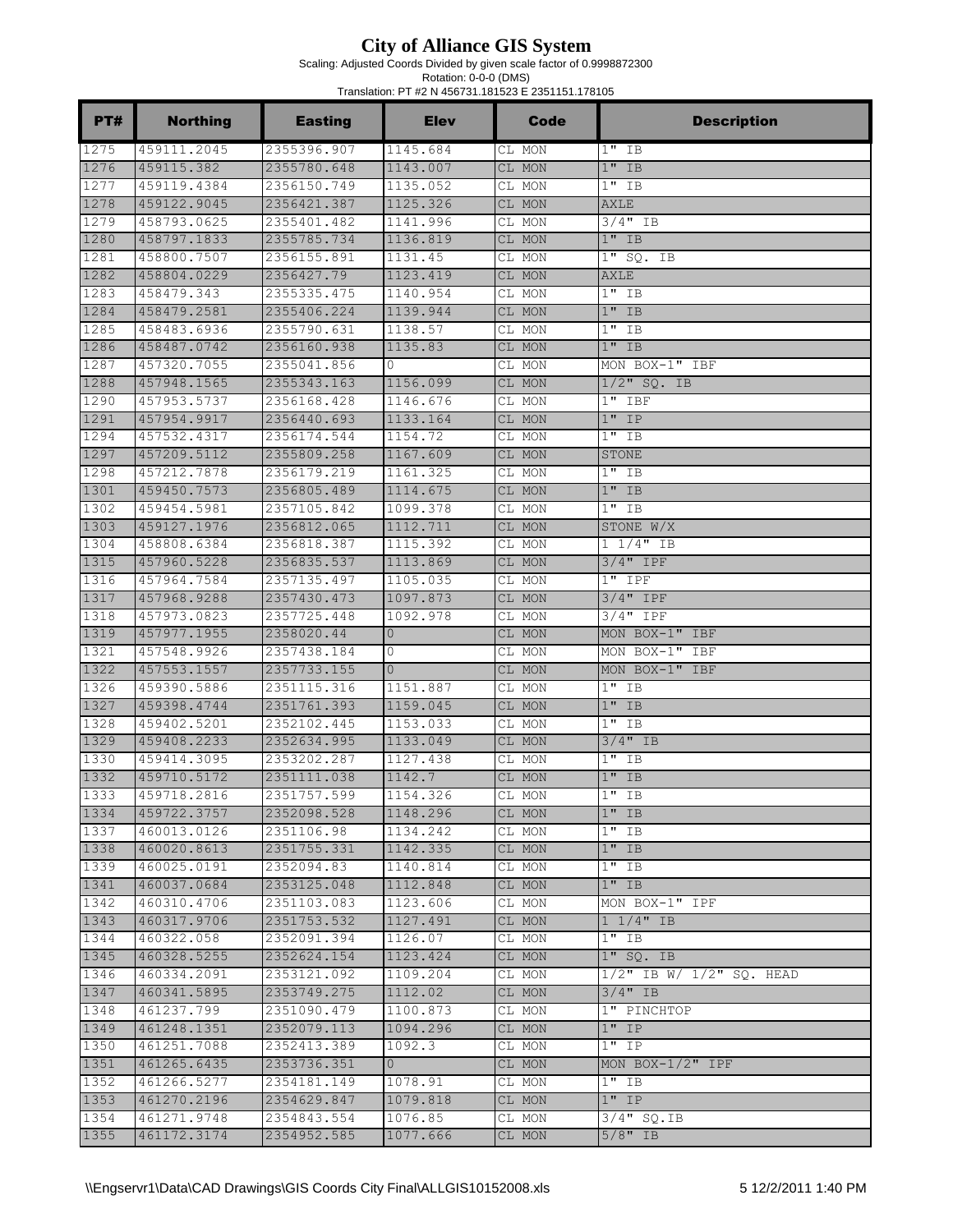Scaling: Adjusted Coords Divided by given scale factor of 0.9998872300

| PT#          | <b>Northing</b>            | <b>Easting</b>             | <b>Elev</b>          | Code             | <b>Description</b>              |
|--------------|----------------------------|----------------------------|----------------------|------------------|---------------------------------|
| 1356         | 461136.937                 | 2354990.391                | $\circ$              | CL MON           | MON BOX-1" IBF                  |
| 1358         | 460904.6162                | 2355243.011                | 1076.666             | CL MON           | $1"$ SQ. IB                     |
| 1362         | 460911.1516                | 2355753.831                | 1076.374             | CL MON           | $1"$ IB                         |
| 1365         | 461314.1704                | 2356029.589                | 1062.36              | CL MON           | $1/2$ " SQ. IB                  |
| 1366         | 461319.3849                | 2356386.871                | 1064.183             | CL MON           | <b>RRSF</b>                     |
| 1367         | 460919.1778                | 2356391.496                | 1075.288             | CL MON           | $3/4$ " IP                      |
| 1368         | 461314.1704                | 2356029.589                | 1062.36              | CL MON           | Χ                               |
| 1369         | 460692.2463                | 2354190.23                 | $\circ$              | CL MON           | MON BOX-1" IBF                  |
| 1370         | 460697.9762                | 2354634.455                | 0                    | CL MON           | MON BOX-1" IBF                  |
| 1374         | 460586.2128                | 2355758.402                | 1090.8               | CL MON           | MON BOX-1" IBF                  |
| 1375         | 460484.0752                | 2356129.394                | 1094.48              | CL MON           | $1"$ SQ. IB                     |
| 1376         | 460357.3233                | 2354187.347                | 1107.372             | CL MON           | $1"$ IB                         |
| 1377         | 460363.0542                | 2354639.511                | 1096.909             | CL MON           | $1 \frac{1}{4}$ IB              |
| 1379         | 460372.3209                | 2355379.365                | 1101.328             | CL MON           | $1/2$ " IP                      |
| 1380         | 460377.7138                | 2355760.96                 | 1104.501             | CL MON           | $1"$ IB                         |
| 1381         | 460381.9138                | 2356130.802                | 1100.764             | CL MON           | $1"$ IB                         |
| 1382         | 460385.2505                | 2356398.361                | 1093.101             | CL MON           | $3/4"$ IB W/ 1" HEXHEAD         |
| 1383         | 460044.6746                | 2353754.281                | 1121.672             | CL MON           | MON BOX-3/4" IBF                |
| 1384         | 460051.0448                | 2354192.227                | 1116.649             | CL MON           | $1"$ IB                         |
| 1385         | 460057.0744                | 2354642.492                | 1101.621             | CL MON           | STAR SPK.                       |
| 1386         | 460061.4998                | 2355003.585                | 1108.564             | CL MON           | $1"$ IB                         |
| 1387         | 460066.4141                | 2355383.529                | 1116.204             | CL MON           | $5/8"$ IB                       |
| 1388<br>1389 | 460071.5463                | 2355766.033                | 1123.077             | CL MON           | $1"$ IB                         |
|              | 460075.9047                | 2356135.688                | 1117.207             | CL MON           | $1"$ IB                         |
| 1391         | 459740.2225                | 2353758.842                | $\Omega$             | CL MON           | MON BOX-1" IBF                  |
| 1392         | 459743.4832                | 2354197.217                | 1125.469             | CL MON           | $1"$ IB                         |
| 1395         | 459753.9339                | 2355387.696                | 1130.743             | CL MON           | 1" SQ. IB BENT                  |
| 1396         | 459758.9851                | 2355770.704                | 1147.732             | CL MON           | $3/8"$ IB                       |
| 1397<br>1398 | 459763.2392<br>459756.9389 | 2356140.785<br>2356409.297 | 1137.979<br>1121.263 | CL MON           | $1"$ SQ. IB<br>$1"$ IP          |
| 1399         | 459423.2446                |                            | 1140.465             | CL MON           |                                 |
| 1401         | 459429.2809                | 2354202.382<br>2355012.282 | 1135.38              | CL MON<br>CL MON | $1"$ IB<br>$1"$ IB              |
| 1402         | 459433.6949                | 2355392.198                | 1148.239             |                  | $1"$ IB                         |
| 1403         | 459438.2075                | 2355775.776                | 1154.997             | CL MON<br>CL MON | $1"$ IB                         |
| 1404         | 459442.4765                | 2356145.722                | 1144.986             | CL MON           | $3/8"$ IP                       |
| 1405         | 459766.12                  | 2356409.091                | 1120.598             | CL MON           | $1"$ IB                         |
| 1407         | 461320.0522                | 2356777.286                | 1061.694             | CL MON           | $1"$ IB                         |
| 1408         | 461325.8365                | 2357175.94                 | 1056.338             | CL MON           | $5/8"$ IB                       |
| 1409         | 460924.7227                | 2356781.738                | 1070.327             | CL MON           | $3/4$ " IB                      |
| 1410         | 460929.7903                | 2357132.858                | $\overline{0}$       | CL MON           | MON BOX $-1"$ IB                |
| 1412         | 460934.2814                | 2357444.025                | 0                    | CL MON           | MON BOX $-1"$ IB                |
| 1413         | 460938.7725                | 2357755.193                | $\overline{0}$       | CL MON           | MON BOX $-1"$ IB                |
| 1414         | 460603.8246                | 2356785.483                | 0                    | CL MON           | MON BOX - $1^{\prime\prime}$ IB |
| 1415         | 460660.9185                | 2357137.037                | $\mathbf{0}$         | CL MON           | MON BOX $-1"$ IB                |
| $1416$       | 460619.0905                | 2357448.925                | 0                    | CL MON           | MON BOX $-1"$ IB                |
| 1417         | 460624.439                 | 2357760.079                | $\overline{0}$       | CL MON           | MON BOX $-1$ " IB               |
| 1418         | 460573.1483                | 2357449.639                | 0                    | CL MON           | MON BOX $-1"$ IB                |
| 1419         | 460485.3782                | 2357762.241                | $\mathbf{0}$         | CL MON           | MON BOX $-1"$ IB                |
| 1420         | 460545.3856                | 2357104.599                | 0                    | CL MON           | MON BOX $-1"$ IB                |
| 1421         | 460457.6155                | 2357417.2                  | $\overline{0}$       | CL MON           | MON BOX $-1"$ IB                |
| 1422         | 460369.8454                | 2357729.802                | $\circ$              | CL MON           | MON BOX $-1$ " IB               |
| 1423         | 461331.0371                | 2357535.637                | 1053.556             | CL MON           | MON BOX $-5/8"$ IB              |
| 1424         | 461338.3736                | 2358061.464                | 1050.776             | CL MON           | MON BOX $-1"$ IB SET?           |
| 1425         | 461352.2292                | 2359032.633                | 1052.36              | CL MON           | RRSF                            |
| 1426         | 460943.2631                | 2358066.36                 | 1053.042             | CL MON           | MON BOX $-3/4"$ IB              |
| 1427         | 460947.7535                | 2358377.439                | $\overline{0}$       | CL MON           | MON $\overline{BOX}$ - 1" IB    |
|              |                            |                            |                      |                  |                                 |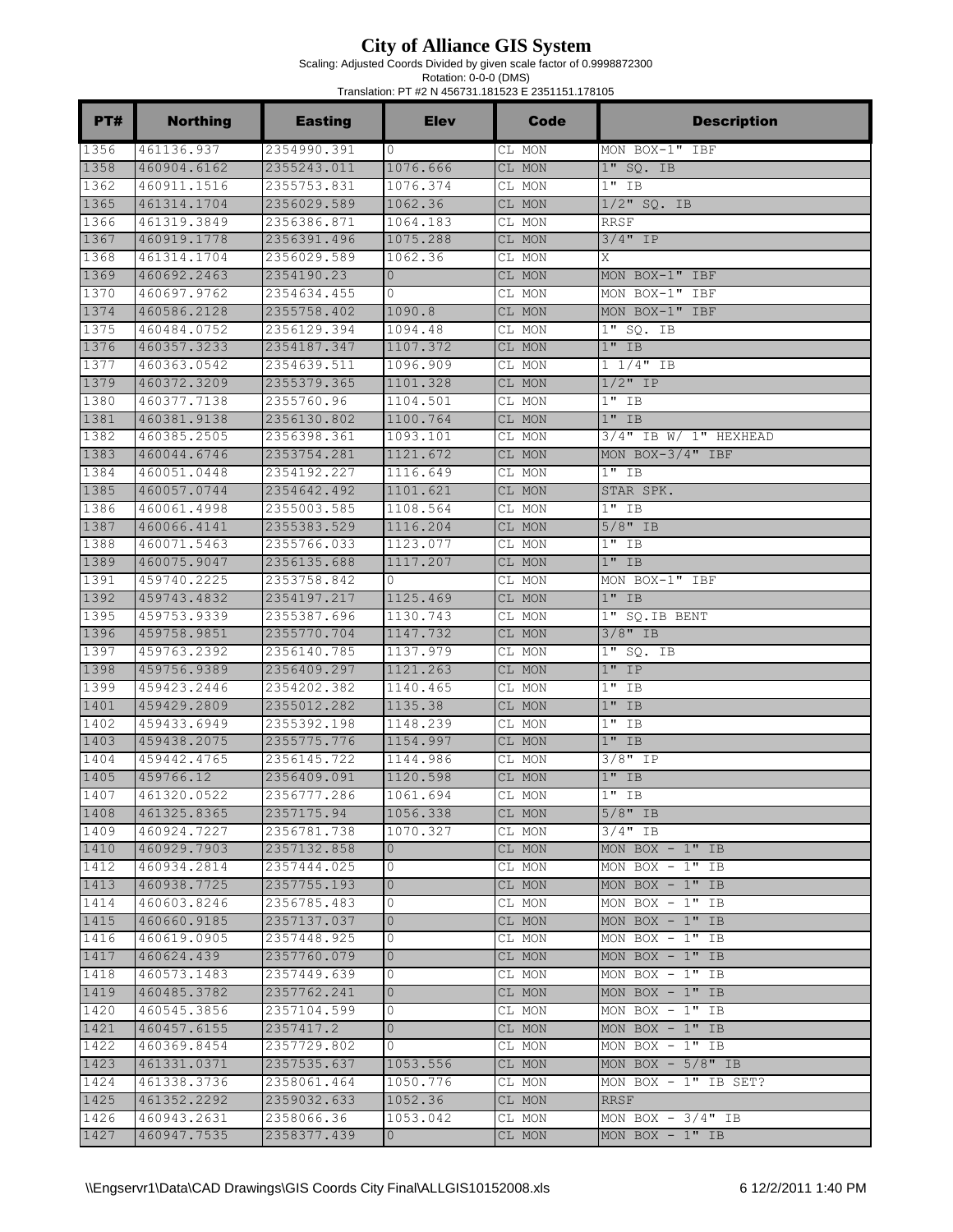Scaling: Adjusted Coords Divided by given scale factor of 0.9998872300

| PT#          | <b>Northing</b>            | <b>Easting</b>             | <b>Elev</b>          | <b>Code</b>      | <b>Description</b>          |
|--------------|----------------------------|----------------------------|----------------------|------------------|-----------------------------|
| 1428         | 460952.4516                | 2358688.513                | 1050.323             | CL MON           | $MON$ BOX - $1/2"$ IP       |
| 1430         | 460629.791                 | 2358071.233                | $\overline{0}$       | CL MON           | MON BOX $-1"$ IB            |
| 1431         | 460635.1414                | 2358382.298                | 0                    | CL MON           | MON BOX $-1"$ IB            |
| 1432         | 460640.4919                | 2358693.363                | $\mathbf{0}$         | CL MON           | MON BOX $-1"$ IB            |
| 1433         | 460646.5215                | 2359043.911                | 0                    | CL MON           | MON BOX $-1"$ IB            |
| 1434         | 460397.6082                | 2358074.842                | $\mathbf{0}$         | CL MON           | MON BOX $-1"$ IB            |
| 1438         | 460282.0754                | 2358042.404                | $\circ$              | CL MON           | MON BOX $-1"$ IB            |
| 1439         | 460309.8631                | 2358387.355                | $\overline{0}$       | CL MON           | MON BOX $-1"$ IB            |
| 1440         | 460194.3302                | 2358354.916                | $\circ$              | CL MON           | MON BOX $-1$ " IB           |
| 1442         | 460077.7024                | 2358659.318                | $\overline{0}$       | CL MON           | MON BOX $-1"$ IB            |
| 1443         | 459966.7521                | 2359054.478                | $\circ$              | CL MON           | MON BOX $-1"$ IB            |
| 1444         | 463470.7358                | 2351059.561                | 1073.379             | CL MON           | $1"$ IB                     |
| 1445         | 463480.5079                | 2352049.962                | 1055.869             | CL MON           | 3/4" IP                     |
| 1446         | 463483.579                 | 2352391.833                | 1058.715             | CL MON           | $5/8$ " IB                  |
| 1449         | 463143.7491                | 2352054.458<br>2353718.437 | 1061.268             | CL MON           | $1"$ IB                     |
| 1453         | 462725.593                 |                            | 1069.33              | CL MON           | $3/4"$ IP                   |
| 1457<br>1460 | 462705.7728<br>462643.4574 | 2352060.286<br>2353719.549 | 1068.889<br>$\Omega$ | CL MON           | $1"$ IB                     |
| 1461         | 462256.724                 | 2351076.382                | 1082.62              | CL MON<br>CL MON | SET MON<br>STAR SPK.        |
| 1463         | 462262.6146                | 2352065.925                | 1076.552             | CL MON           | $1"$ IB                     |
| 1464         | 462266.3537                | 2352400.107                | 1073.704             | CL MON           | $1"$ IB                     |
| 1465         | 462280.6694                | 2353723.973                | $\Omega$             | CL MON           | MON BOX-NAIL SPK RESET pt36 |
| 1467         | 461924.6953                | 2352070.392                | 1082.443             | CL MON           | $1"$ IB                     |
| 1468         | 461928.4179                | 2352404.78                 | $\mathbf{0}$         | CL MON           | MON BOX-1" IBF-GONE         |
| 1469         | 461940.7222                | 2353728.119                | $\Omega$             | CL MON           | SET MON                     |
| 1470         | 461627.2942                | 2351085.103                | 1088.911             | CL MON           | MARKS ON MH LID             |
| 1471         | 461637.64                  | 2352073.982                | 1087.375             | CL MON           | $3/4"$ IB                   |
| 1474         | 461629.7948                | 2353731.91                 | $\Omega$             | CL MON           | SET MON                     |
| 1476         | 463508.5755                | 2354654.008                | 1048.411             | CL MON           | $1"$ IB                     |
| 1477         | 463407.3458                | 2354600.138                | 1053.923             | CL MON           | $1"$ IP                     |
| 1479         | 463184.3174                | 2354602.765                | 1062.579             | CL MON           | STAR SPK.                   |
| 1481         | 463171.0939                | 2353713.088                | $\Omega$             | CL MON           | MON BOX-1" IBF              |
| 1482         | 462733.0898                | 2354163.556                | 1068.87              | CL MON           | $5/8"$ IB                   |
| 1483         | 462738.7453                | 2354608.056                | 1066.62              | CL MON           | $1"$ IB                     |
| 1485         | 462777.478                 | 2356370.101                | 1054.69              | CL MON           | $1/2$ " IP                  |
| 1486         | 462286.9275                | 2354168.949                | 1070.25              | CL MON           | $1"$ IB                     |
| 1488         | 462293.1415                | 2354613.305                | 1069.01              | CL MON           | $3/4"$ IP                   |
| 1493         | 461568.3527                | 2355753.255                | 1063.8               | CL MON           | $3/4"$ SQ IB                |
| 1495         | 462048.4848                | 2356378.655                | 1059.32              | CL MON           | $5/8"$ IB                   |
| 1496         | 462055.0215                | 2356768.831                | 1048.76              | CL MON           | $3/4"$ IB                   |
| 1502         | 461690.241                 | 2356772.981                | 1053.83              | CL MON           | $1"$ IB                     |
| 1503         | 461696.0106                | 2357171.718                | 1053.26              | CL MON           | $5/8"$ IB                   |
| 1504         | 461701.3808                | 2357531.419                | 1053.14              | CL MON           | $5/8"$ IB                   |
| 1505         | 461708.4224                | 2358057.487                | 1050.53              | CL MON           | $5/8"$ IB                   |
| 1508         | 461760.1651                | 2359026.188                | 1048.52              | CL MON           | 5/8" IB                     |
| 1516         | 464500.6254                | 2353696.862                | $\overline{0}$       | CL MON           | MON BOX-3/4" SQ. IBF        |
| 1521         | 464442.6757                | 2351048.761                | 0                    | CL MON           | MON BOX-1" IBF              |
| 1522         | 463992.7035                | 2351053.761                | $\overline{0}$       | CL MON           | MON BOX-1" IBF              |
| 1536         | 463451.6116                | 2348403.754                | $\circ$              | CL MON           | MON BOX-1" IBF              |
| 1537         | 463975.8063                | 2348713.151                | 1085.105             | CL MON           | $1"$ IP                     |
| 1538<br>1539 | 463453.8854<br>463456.2957 | 2348719.522<br>2349054.556 | 1093.314<br>1089.251 | CL MON           | AXLE<br>$1"$ IB             |
| 1545         | 464430.8119                | 2349395.904                | 0                    | CL MON           | MON BOX-1" IBF              |
| 1546         | 464434.5564                | 2349874.047                | $\mathbf{0}$         | CL MON<br>CL MON | MON BOX-1" IBF              |
| 1547         | 464436.5972                | 2350163.959                | 1071.983             | CL MON           | $1/2$ " IB                  |
| 1548         | 464438.3912                | 2350453.776                | $\overline{0}$       | CL MON           | MON BOX-1" IBF              |
|              |                            |                            |                      |                  |                             |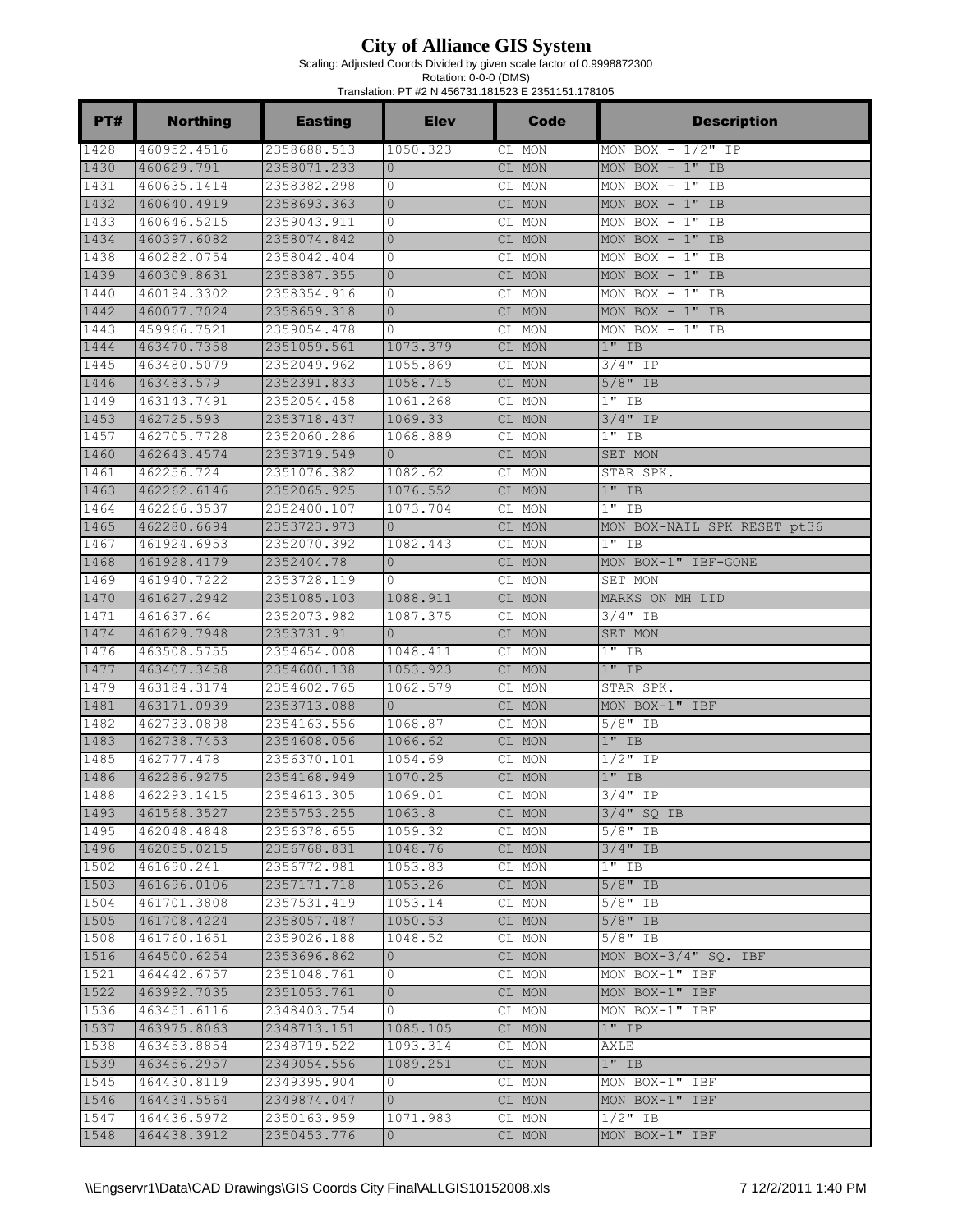Scaling: Adjusted Coords Divided by given scale factor of 0.9998872300

| PT#          | <b>Northing</b>            | <b>Easting</b>             | <b>Elev</b>          | Code             | <b>Description</b>                            |
|--------------|----------------------------|----------------------------|----------------------|------------------|-----------------------------------------------|
| 1549         | 464440.4795                | 2350743.769                | 0                    | CL MON           | MON BOX-1" IBF                                |
| 1551         | 463984.2307                | 2349879.086                | 1081.281             | CL MON           | RRSPK. IN BOX                                 |
| 1552         | 463986.3308                | 2350168.784                | 0                    | CL MON           | MON BOX-1" IBF                                |
| 1553         | 463988.419                 | 2350458.776                | $\mathbf{0}$         | CL MON           | MON BOX-1" IBF                                |
| 1554         | 463990.5073                | 2350748.769                | 0                    | CL MON           | MON BOX-1" IBF                                |
| 1555         | 463458.8753                | 2349407.011                | 1087.452             | CL MON           | $1"$ IB                                       |
| 1556         | 463462.2981                | 2349884.853                | 1087.859             | CL MON           | $1"$ IB                                       |
| 1557         | 463464.3474                | 2350174.801                | 1087.25              | CL MON           | $1"$ IB                                       |
| 1558         | 463466.4603                | 2350464.782                | 1086.049             | CL MON           | AXLE                                          |
| 1559         | 463468.5919                | 2350754.76                 | 1080.846             | CL MON           | $1"$ IB                                       |
| 1566         | 462796.7232                | 2348730.827                | 1095.13              | CL MON           | $5/8"$ IB NO BOX                              |
| 1567         | 462799.1633                | 2349066.668                | 1094.374             | CL MON           | $1/2$ " IB                                    |
| 1571         | 461223.0633                | 2349092.725                | 1103.431             | CL MON           | $1"$ IB                                       |
| 1574         | 460843.7487                | 2348448.584                | 1102.998             | CL MON           | 1" IB W/2" HEXHEAD                            |
| 1577<br>1578 | 460287.2874                | 2349157.908                | 1119.229             | CL MON           | $1/2$ " IB                                    |
|              | 460296.9737                | 2349956.641                | 1112.799             | CL MON           | MON BOX-1" IBF                                |
| 1582<br>1583 | 460304.3306                | 2350571.694<br>2350576.727 | 1113.31              | CL MON<br>CL MON | 1" HEX IB<br>$1"$ IB                          |
| 1594         | 460007.1921<br>457476.7607 | 2346421.464                | 1118.726<br>1182.434 | CL MON           | $5/8"$ IB                                     |
| 1595         | 457882.6564                | 2346698.739                | 1167.845             | CL MON           | $5/8"$ IB                                     |
| 1596         | 457883.7632                | 2346788.735                | 1167.067             | CL MON           | $5/8$ <sup><math>\overline{1}</math></sup> IB |
| 1597         | 458754.1438                | 2350684.931                | 1145.165             | CL MON           | $1"$ IB                                       |
| 1600         | 458436.6487                | 2349982.911                | $\mathbf 0$          | CL MON           | $3/4"$ IBF                                    |
| 1601         | 458441.7061                | 2350688.941                | 1149.187             | CL MON           | MON BOX-1" IPF                                |
| 1602         | 457977.2332                | 2349987.88                 | 0                    | CL MON           | MON BOX-1" IBF                                |
| 1604         | 457568.8608                | 2349992.297                | $\mathbf{0}$         | CL MON           | MON BOX-1" IBF                                |
| 1605         | 457573.314                 | 2350709.508                | 0                    | CL MON           | MON BOX-1" IBF                                |
| 1606         | 457420.5919                | 2348629.012                | 1181.532             | CL MON           | MON BOX- $1/2$ " IBF                          |
| 1608         | 456932.9417                | 2348952.625                | 1184.953             | CL MON           | $1"$ IB                                       |
| 1609         | 456936.4905                | 2349483.021                | $\mathbf{0}$         | CL MON           | MON BOX-1" IBF                                |
| 1610         | 456939.9435                | 2349999.099                | 0                    | CL MON           | MON BOX-1" IBF                                |
| 1611         | 456943.7993                | 2350575.373                | $\Omega$             | CL MON           | MON BOX-1" IBF                                |
| 1613         | 457535.2954                | 2345827.637                | 1185.967             | CL MON           | PK NAIL                                       |
| 1614         | 456722.8183                | 2344362.928                | 1196.026             | CL MON           | $1"$ IB                                       |
| 1615         | 456906.8497                | 2345290.19                 | 1190.262             | CL MON           | RR SPK.                                       |
| 1616         | 456913.3112                | 2345834.972                | 1202.36              | CL MON           | RR SPK.                                       |
| 1617         | 456916.9379                | 2346404.989                | 1191.799             | CL MON           | $5/8$ " IB                                    |
| 1618         | 457218.9732                | 2346411.662                | 1187.532             | CL MON           | RR SPK.                                       |
| 1619         | 457296.6423                | 2346431.508                | 1185.891             | CL MON           | $5/8"$ IB                                     |
| 1620         | 456925.0823                | 2347713.309                | 1174.708             | CL MON           | $1"$ IB                                       |
| 1622         | 456624.6911                | 2347715.265                | 1181.401             | CL MON           | $5/8"$ IB                                     |
| 1623         | 456622.2208                | 2347324.101                | 1173.643             | CL MON           | $1"$ IB                                       |
| 1629         | 455985.3011                | 2347329.019                | 1186.514             | CL MON           | $5/8"$ IB                                     |
| 1633         | 456586.8528                | 2349487.678                | $\overline{0}$       | CL MON           | MON BOX-1" IBF                                |
| 1634         | 456593.6383                | 2350466.555                | 1172.722             | CL MON           | $1"$ IB W\ 1 1/4" SQ HEAD                     |
| 1636         | 456237.0634                | 2349492.336                | 1198.588             | CL MON           | <b>AXLE</b>                                   |
| 1637         | 456242.8726                | 2350358.372                | $\circ$              | CL MON           | MON BOX-1" IBF                                |
| 1639         | 455803.6719                | 2349498.122                | 1203.415             | CL MON           | $1"$ IP                                       |
| 1640         | 455810.8368                | 2350513.616                | 0                    | CL MON           | MON BOX-1" IBF                                |
| 1641         | 455474.6                   | 2348696.298                | 1214.36              | CL MON           | MON BOX-3/4" IPF                              |
| 1646<br>1647 | 455190.5482                | 2349505.044                | ₽                    | CT MOM           | MON BOX-1" IBF<br>MON BOX-1" IBF              |
|              | 455197.7406                | 2350717.074                | $\overline{0}$       | CL MON           |                                               |
| 1648<br>1649 | 454900.5629<br>454907.5598 | 2349507.96<br>2350761.983  | 0<br>$\overline{0}$  | CL MON           | MON BOX-1" IBF<br>MON BOX-1" IBF              |
| 1650         | 455351.7094                | 2343417.95                 | 1210.041             | CL MON<br>CL MON | $1"$ IB                                       |
| 1651         | 455357.4552                | 2343952.831                | 1206.689             | CL MON           | $1"$ IB                                       |
|              |                            |                            |                      |                  |                                               |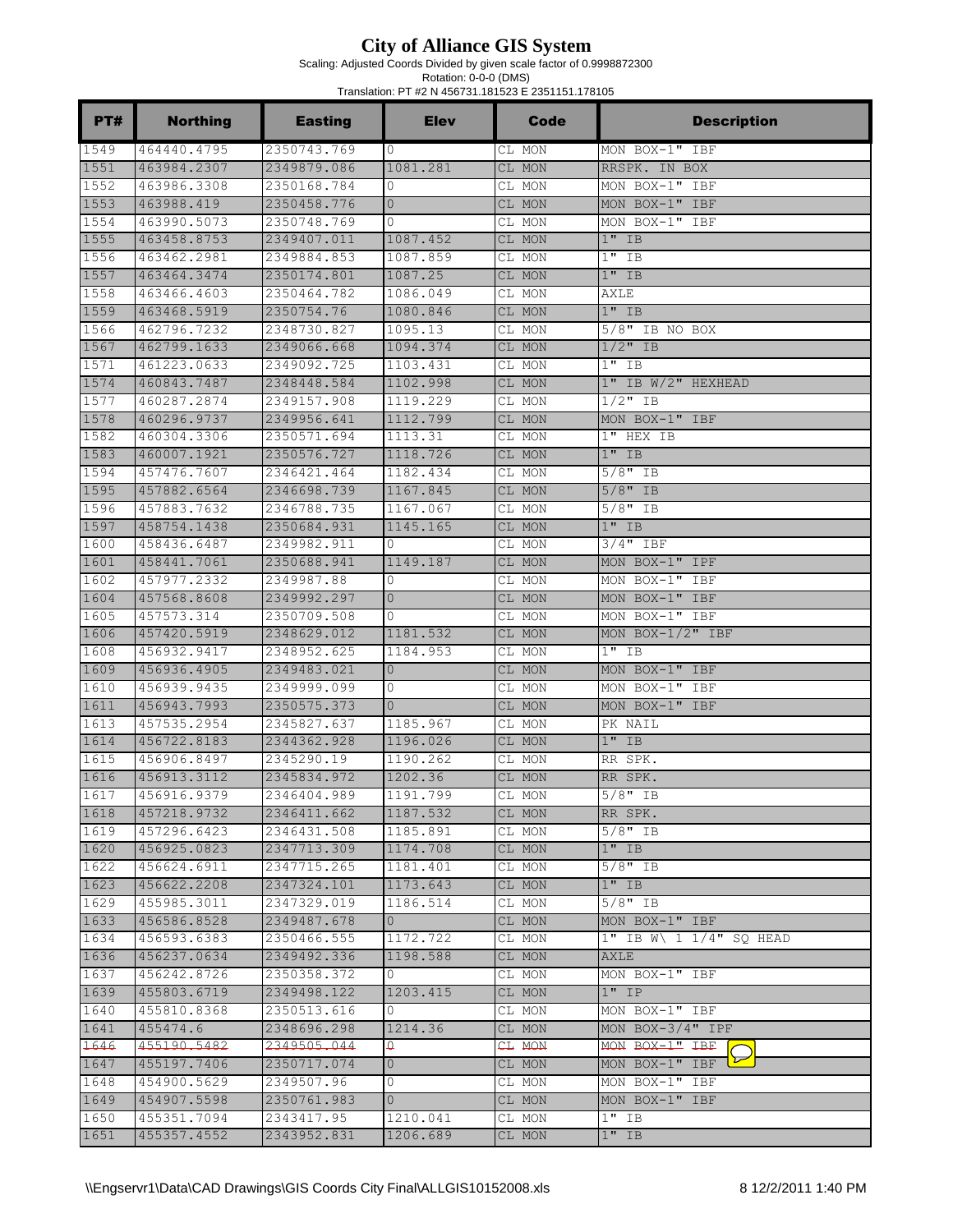Scaling: Adjusted Coords Divided by given scale factor of 0.9998872300

| PT#  | <b>Northing</b> | <b>Easting</b> | <b>Elev</b>    | Code   | <b>Description</b>           |
|------|-----------------|----------------|----------------|--------|------------------------------|
| 1652 | 455331.83       | 2344162.343    | 1208.864       | CL MON | $1"$ IB                      |
| 1653 | 455316.8461     | 2344219.952    | 1209.456       | CL MON | $1"$ IB                      |
| 1654 | 455318.8499     | 2344478.798    | 1210.988       | CL MON | 1"IB                         |
| 1655 | 455361.7335     | 2344633.608    | 1208.131       | CL MON | 1"IB                         |
| 1656 | 455390.6541     | 2344840.406    | 1205.142       | CL MON | $1"$ IB                      |
| 1659 | 454855.0658     | 2343865.133    | 1220.929       | CL MON | STAR SPK.                    |
| 1660 | 454858.4505     | 2343975.327    | 1219.267       | CL MON | PK NAIL                      |
| 1661 | 454888.1766     | 2344500.07     | 1216.23        | CL MON | PK NAIL                      |
| 1662 | 454895.6007     | 2344630.246    | 1213.158       | CL MON | PK NAIL                      |
| 1664 | 454536.0937     | 2343441.527    | 1225.247       | CL MON | $5/8"$ IB                    |
| 1665 | 454456.5783     | 2343851.587    | 1225.486       | CL MON | $5/8"$ IB                    |
| 1666 | 454412.5467     | 2344452.969    | 1218.804       | CL MON | $5/8"$ IB                    |
| 1667 | 456242.8726     | 2350358.372    | 1179.961       | CL MON | 3/4" IB (NO BOX)             |
| 1672 | 455054.5153     | 2347785.707    | 1222.627       | CL MON | MON BOX-3/4" IBF             |
| 1674 | 454682.1871     | 2347788.672    | 1237.476       | CL MON | MON BOX-3/4" IBF             |
| 1681 | 454551.1505     | 2349511.474    | $\mathbf{0}$   | CL MON | MON BOX-1" IBF               |
| 1682 | 454559.8757     | 2350754.622    | 0              | CL MON | MON BOX-1" IBF               |
| 1683 | 454241.1662     | 2349514.591    | $\mathbf{0}$   | CL MON | MON BOX-1" IBF               |
| 1684 | 454248.979      | 2350627.744    | $\Omega$       | CL MON | MON BOX-1" IBF               |
| 1686 | 453934.498      | 2349175.605    | 1230.237       | CL MON | MON BOX-1" IPF               |
| 1687 | 453936.4016     | 2349517.655    | 0              | CL MON | MON BOX-1" IBF               |
| 1689 | 453943.1262     | 2350483.316    | $\Omega$       | CL MON | MON BOX-1" IBF               |
| 1690 | 453631.4658     | 2349520.667    | 1224.528       | CL MON | $1"$ IB                      |
| 1691 | 453638.1502     | 2350470.374    | $\mathbf{0}$   | CL MON | MON BOX-1" IBF               |
| 1693 | 453321.5493     | 2349523.793    | 1226.906       | CL MON | MON BOX-1 $1/4$ " IBF        |
| 1694 | 453328.4565     | 2350521.719    | $\mathbf{0}$   | CL MON | MON BOX-1" IBF               |
| 1695 | 452990.6107     | 2347930.08     | 1246.131       | CL MON | $1"$ IB                      |
| 1696 | 452994.3617     | 2348294.942    | 1247.796       | CL MON | $1"$ IB                      |
| 1697 | 452997.992      | 2348660.032    | 1250.035       | CL MON | $2"$ IB                      |
| 1698 | 453000.2764     | 2349024.878    | 1249.189       | CL MON | $1$ "<br>IB                  |
| 1699 | 453003.0796     | 2349446.334    | 1233.569       | CL MON | 1"<br>IB                     |
| 1700 | 453003.5988     | 2349527.035    | 1229.81        | CL MON | $1"$ IB                      |
| 1701 | 453007.2462     | 2350083.208    | 0              | CL MON | MON BOX-1" IBF               |
| 1702 | 453010.2473     | 2350547.16     | $\overline{0}$ | CL MON | MON BOX-1" IBF               |
| 1703 | 453011.2302     | 2350665.713    | 0              | CL MON | MON BOX-1" IBF               |
| 1705 | 452876.939      | 2351108.056    | $\Omega$       | CL MON | MON BOX-1" IBF               |
| 1706 | 452629.9389     | 2350366.867    | 1214.559       | CL MON | MON BOX-1" IBF               |
| 1707 | 452519.37       | 2350425.645    | 1215.508       | CL MON | $3/4"$ IBF                   |
| 1708 | 452718.8922     | 2350806.428    | 0              | CL MON | MON BOX-1" IBF               |
| 1709 | 452377.2636     | 2350470.473    | $\overline{0}$ | CL MON | MON BOX-1" IBF               |
| 1710 | 452379.4751     | 2350813.747    | 0              | CL MON | MON BOX-1" IBF               |
| 1711 | 452381.4399     | 2351118.741    | $\overline{0}$ | CL MON | MON BOX-1" IBF               |
| 1715 | 452921.0943     | 2339553.085    | 1196.59        | CL MON | $1"$ IB                      |
| 1716 | 452948.9885     | 2343419.376    | 1242.457       | CL MON | $1"$ IB                      |
| 1717 | 452943.1516     | 2342736.016    | 0              | CL MON | MON BOX-1" IBF               |
| 1718 | 452287.1199     | 2341123.676    | $\overline{0}$ | CL MON | MON BOX-5/8" IBF             |
| 1719 | 452288.8404     | 2341303.808    | 0              | CL MON | MON BOX-1" IBF               |
| 1720 | 452291.6575     | 2341608.825    | $\mathbf{0}$   | CL MON | MON BOX-1" IBF               |
| 1721 | 452302.2889     | 2342759.889    | 0              | CL MON | MON BOX-1" IBF               |
| 1723 | 451976.0853     | 2342106.132    | $\overline{0}$ | CL MON | $5/8"$ IBF MON BOX           |
| 1724 | 451982.4607     | 2342786.045    | 0              | CL MON | 5/8" IBF W\SQ. BOLT HEAD MON |
| 1725 | 451773.1733     | 2341161.035    | $\overline{0}$ | CL MON | 1" IBF MON BOX               |
| 1726 | 451686.2098     | 2341572.994    | 0              | CL MON | $1/2$ " PTF MON BOX          |
| 1727 | 451698.2919     | 2342793.31     | $\overline{0}$ | CL MON | SCM MON BOX                  |
| 1728 | 452114.4515     | 2341610.466    | 0              | CL MON | 1" PTF MON BOX               |
| 1729 | 451808.3204     | 2341571.853    | $\overline{0}$ | CL MON | $1/2$ " PTF MON BOX          |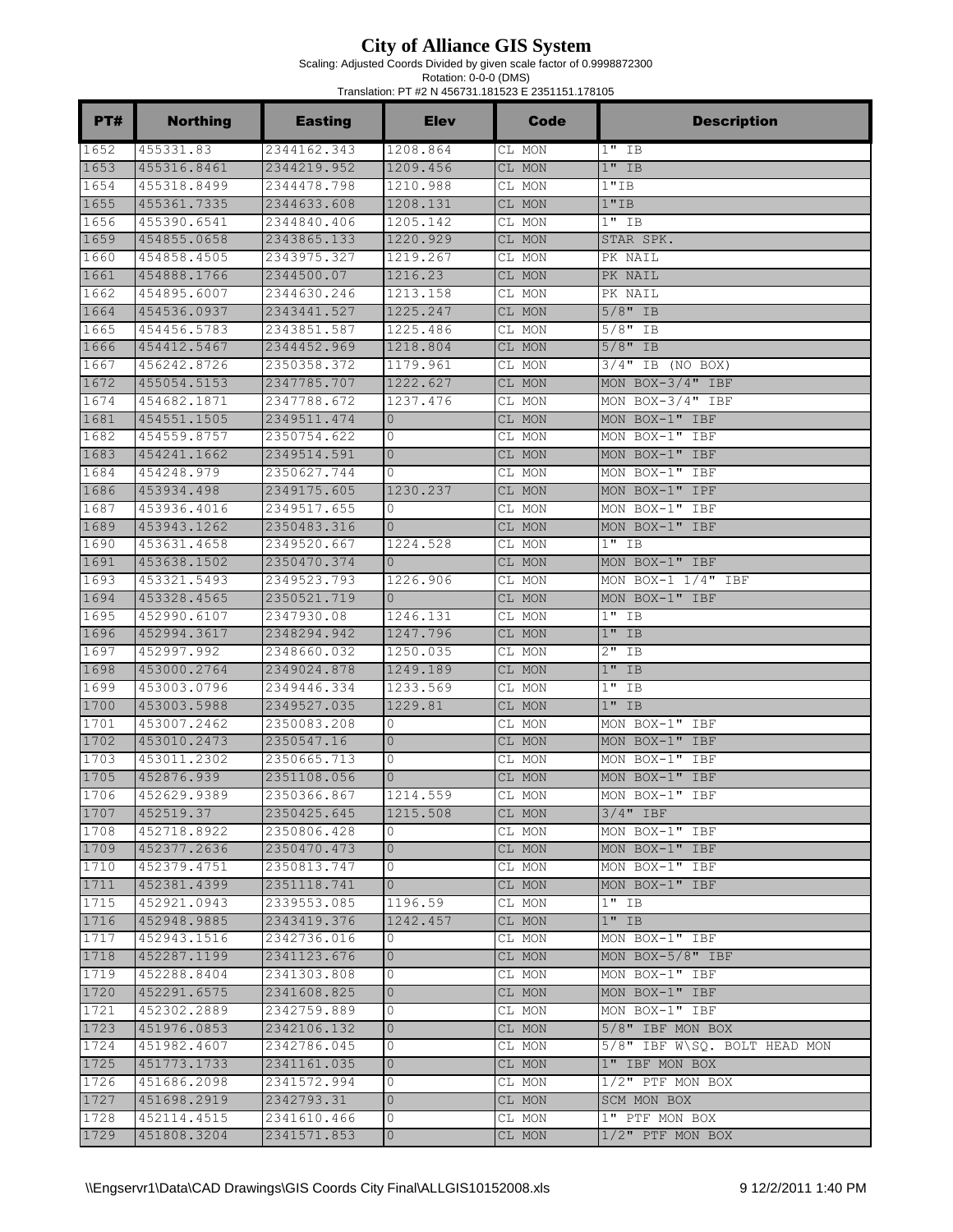Scaling: Adjusted Coords Divided by given scale factor of 0.9998872300

| PT#          | <b>Northing</b>            | <b>Easting</b>             | <b>Elev</b>          | <b>Code</b>      | <b>Description</b>     |
|--------------|----------------------------|----------------------------|----------------------|------------------|------------------------|
| 1730         | 451961.4412                | 2341591.198                | 0                    | CL MON           | $1/2$ " PTF MON BOX    |
| 1733         | 453612.2767                | 2344309.758                | 1231.019             | CL MON           | $1/2$ " IB             |
| 1734         | 453847.579                 | 2343965.622                | 1228.557             | CL MON           | $1"$ IB                |
| 1735         | 452969.9489                | 2345880.515                | 1248.911             | CL MON           | $1"$ IB                |
| 1736         | 452971.4146                | 2346038.107                | 1247.604             | CL MON           | $1"$ IB                |
| 1737         | 452979.2503                | 2346804.95                 | 1246.364             | CL MON           | $1"$ IB                |
| 1738         | 452985.5652                | 2347434.095                | $\mathbf{0}$         | CL MON           | MON BOX-1" IBF         |
| 1739         | 452986.893                 | 2347565.088                | $\Omega$             | CL MON           | MON BOX-1" IBF         |
| 1740         | 452922.626                 | 2345875.056                | 1248.445             | CL MON           | $1"$ IB                |
| 1741         | 452680.4104                | 2345932.007                | 1247.281             | CL MON           | $1"$ IB                |
| 1742         | 452588.5909                | 2345976.4                  | 1246.493             | CL MON           | $1"$ IB                |
| 1744         | 452329.6379                | 2347584.031                | 1255.536             | CL MON           | $1/2$ " IB             |
| 1745         | 452333.0086                | 2347948.915                | 1247.812             | CL MON           | $3/4"$ IP              |
| 1746         | 452336.3687                | 2348313.609                | 1249.073             | CL MON           | 3/4" IP                |
| 1747         | 452339.803                 | 2348678.674                | 1253.333             | CL MON           | $1"$ IB                |
| 1748         | 451729.7274                | 2347601.073                | 1252.682             | CL MON           | $1/2$ " IB             |
| 1749         | 451733.1576<br>451736.5037 | 2347965.701                | 1250.14              | CL MON           | $3/4"$ IP              |
| 1750<br>1751 | 451740.1839                | 2348330.781<br>2348695.656 | 1254.522<br>1259.428 | CL MON           | $3/4"$ IP NO BOX       |
| 1753         | 451105.5408                | 2347597.066                | 1253.15              | CL MON           | $1$ "<br>IB<br>RR SPK. |
| 1755         | 451278.2963                | 2347922.209                | 1253.04              | CL MON<br>CL MON | RR SPK.                |
| 1756         | 451451.0939                | 2348247.276                | 1255.191             | CL MON           | RR SPK.                |
| 1759         | 451614.9771                | 2348555.389                | 1258.921             | CL MON           | RR SPK.                |
| 1763         | 450372.4331                | 2347617.879                | $\mathbf{0}$         | CL MON           | MON BOX-1" IBF         |
| 1764         | 450374.8658                | 2347947.93                 | 0                    | CL MON           | MON BOX-1" IBF         |
| 1765         | 450377.2522                | 2348277.992                | $\mathbf{0}$         | CL MON           | MON BOX-1" IBF         |
| 1766         | 450379.6016                | 2348590.422                | 0                    | CL MON           | MON BOX-1" IBF         |
| 1768         | 451870.3834                | 2349071.607                | $\mathbf{0}$         | CL MON           | MON BOX-1" IBF         |
| 1769         | 451993.2966                | 2349481.167                | 0                    | CL MON           | MON BOX-1" IBF         |
| 1770         | 452190.4558                | 2349809.008                | $\mathbf{0}$         | CL MON           | MON BOX-1" IBF         |
| 1771         | 452426.545                 | 2350248.491                | 0                    | CL MON           | MON BOX-1" IBF         |
| 1772         | 452060.2136                | 2350180.666                | $\overline{0}$       | CL MON           | MON BOX-1" IBF         |
| 1773         | 452062.3363                | 2350510.151                | 0                    | CL MON           | MON BOX-3/4" IPF       |
| 1774         | 452064.443                 | 2350820.539                | $\mathbf{0}$         | CL MON           | MON BOX-1" IBF         |
| 1775         | 452066.5131                | 2351125.532                | 0                    | CL MON           | MON BOX-1" IBF         |
| 1776         | 451599.1425                | 2348858.482                | $\overline{0}$       | CL MON           | MON BOX-1" IBF         |
| 1777         | 451601.1441                | 2349176.167                | $\mathbf{0}$         | CL MON           | MON BOX-1" IBF         |
| 1778         | 451603.2495                | 2349510.32                 | $\mathbf{0}$         | CL MON           | MON BOX-1" IBF         |
| 1779         | 451605.2253                | 2349823.903                | 0                    | CL MON           | MON BOX-1" IBF         |
| 1780         | 451607.6118                | 2350192.433                | 1230.651             | CL MON           | $3/4$ " IP             |
| 1781         | 451611.4633                | 2350746.455                | 0                    | CL MON           | MON BOX-1" IBF         |
| 1782         | 451613.9684                | 2351135.29                 | 1244.276             | CL MON           | $1"$ IP                |
| 1789         | 450395.3777                | 2348902.012                | 1253.865             | CL MON           | PK NAIL                |
| 1790         | 450364.8892                | 2349876.808                | 1249.738             | CL MON           | $3/4"$ IB              |
| 1791         | 450316.3165                | 2350232.747                | 1252.799             | CL MON           | $3/4$ " IB             |
| 1794         | 450205.2951                | 2348907.583                | 1252.746             | CL MON           | PK NAIL                |
| 1795         | 450113.8841                | 2348946.841                | 1250.599             | CL MON           | $5/8"$ IB              |
| 1798         | 450012.222                 | 2350216.697                | 1253.242             | CL MON           | PK NAIL                |
| 1799         | 449807.262                 | 2349119.017                | 1246.144             | CL MON           | $5/8"$ IB              |
| 1801         | 449851.8649                | 2350221.824                | 1252.567             | CL MON           | PK NAIL                |
| 1802         | 449856.0387                | 2350396.771                | 1251.802             | CL MON           | PK NAIL                |
| 1805         | 449884.8892                | 2350740.308                | 1250.574             | CL MON           | PK NAIL                |
| 1806         | 449887.8217                | 2350865.327                | 1250.253             | CL MON           | PK NAIL                |
| 1808         | 449614.0304                | 2349067.693                | 1244.662             | CL MON           | $5/8"$ IB              |
| 1811         | 449379.616                 | 2349081.527                | 1244.112             | CL MON           | $5/8"$ IB              |
| 1812         | 449263.4204                | 2349127.592                | 1243.472             | CL MON           | $5/8"$ IB              |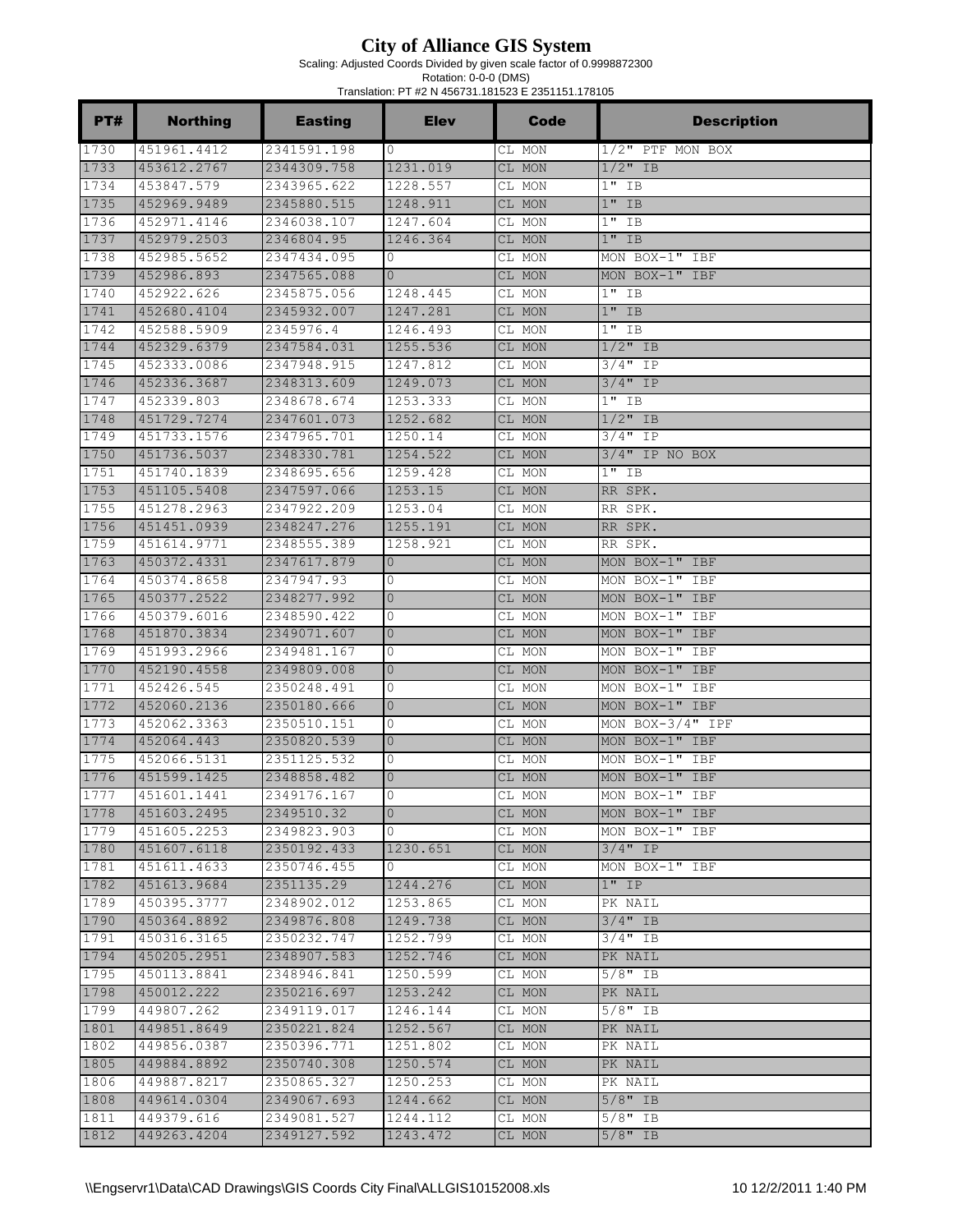Scaling: Adjusted Coords Divided by given scale factor of 0.9998872300

| PT#          | <b>Northing</b>           | <b>Easting</b>             | <b>Elev</b>       | Code             | <b>Description</b>                         |
|--------------|---------------------------|----------------------------|-------------------|------------------|--------------------------------------------|
| 1814         | 449080.7967               | 2349151.449                | 1243.527          | CL MON           | $5/8"$ IB                                  |
| 1815         | 448727.9745               | 2349108.922                | 1246.322          | CL MON           | $5/8"$ IB                                  |
| 1817         | 448906.545                | 2349787.86                 | 1247.659          | CL MON           | MAG NAIL                                   |
| 1818         | 449200.391                | 2350240.891                | 1249.231          | CL MON           | PK NAIL                                    |
| 1819         | 449171.9863               | 2348624.537                | 1245.972          | CL MON           | $3/4$ " IB                                 |
| 1820         | 449169.5731               | 2348312.097                | $\Omega$          | CL MON           | MON BOX-1" IBF                             |
| 1828         | 461636.9266               | 2354448.471                | 1072.654          | CL MON           | 1" X 3/4" IB                               |
| 1831         | 461471.3859               | 2354628.234                | 1075.613          | CL MON           | $3/4"$ IP                                  |
| 1833         | 461390.5562               | 2354715.692                | 1078.627          | CL MON           | $3/4"$ SQ.IB                               |
| 1834         | 461412.3156               | 2355173.906                | 1071.517          | CL MON           | $1/2$ " SQ.IB                              |
| 1863         | 451973.6642               | 2342786.504                | $\mathbf{0}$      | CL MON           | SCM MON BOX                                |
| 1864         | 452073.3887               | 2342780.763                | $\mathbf{0}$      | CL MON           | SCM MON BOX                                |
| 1865         | 452926.7047               | 2340801.153                | $\mathbf{0}$      | CL MON           | 1" IBF MON BOX                             |
| 1866         | 452376.72                 | 2342753.102                | $\mathbf{0}$      | CL MON           | MON BOX-1" IBF                             |
| 1867         | 452476.7382               | 2342747.334                | 0                 | CL MON           | MON BOX-1" IBF                             |
| 1868         | 450199.9374               | 2347952.933                | $\mathbf{0}$      | CL MON           | MON BOX-1" IBF                             |
| 1869         | 450129.0591               | 2347972.122                | 0                 | CL MON           | MON BOX-1" IBF                             |
| 1870         | 450058.1807               | 2347991.311                | $\overline{0}$    | CL MON           | MON BOX-1" IBF                             |
| 1871         | 451601.1654               | 2349179.548                | $\Omega$          | CL MON           | MON BOX-1"<br>IBF                          |
| 1872         | 452585.7633               | 2350390.431                | 1215.036          | CL MON           | $1"$ IBF                                   |
| 1873         | 452497.2463               | 2350437.407                | 1216.568          | CL MON           | 1"IPF PINCH TOP                            |
| 1874         | 452267.4996               | 2350486.99                 | 1221.394          | CL MON           | $1"$ IBF                                   |
| 2000         | 453834.1728               | 2350468.459                | 1194.43           | CL MON           | 1 1/4" IB INSIDE 2" IP                     |
| 2001         | 454206.9068               | 2350599.53                 | 1188.524          | CL MON           | MON BOX-2" IBF                             |
| 2002         | 453436.8183               | 2350500.675                | 1199.634          | CL MON           | $1 1/4"$ IB                                |
| 2003         | 459401.1185               | 2350586.18                 | 1123.999          | CL MON           | $1/2$ " IP BENT                            |
| 2004         | 465376.8724               | 2348157.191                | 0                 | CL MON           | MON BOX-1" IBF                             |
| 2005         | 464342.2843               | 2347071.595                | $\mathbf{0}$      | CL MON           | MON BOX-1" IBF                             |
| 2006         | 464340.7886               | 2347295.93                 | 0                 | CL MON           | MON BOX-1" IBF                             |
| 2009         | 464796.3084               | 2347298.967                | $\mathbf{0}$      | CL MON           | MON BOX-1" IBF                             |
| 2010<br>2011 | 465106.8766               | 2347492.146                | 0                 | CL MON           | MON BOX-1" IBF                             |
| 2012         | 465339.1679               | 2347955.674                | $\mathbf{0}$      | CL MON           | MON BOX-1" IBF                             |
| 2013         | 465376.235<br>465265.1269 | 2348107.965<br>2347807.928 | 0<br>$\mathbf{0}$ | CL MON<br>CL MON | MON BOX-1"<br><b>IBF</b><br>MON BOX-1" IBF |
| 2015         | 464867.7359               | 2347932.869                | 0                 | CL MON           | MON BOX-1" IBF                             |
| 2017         | 465090.1088               | 2347895.669                | $\overline{0}$    |                  | MON BOX-1" IBF                             |
| 2018         | 464934.3357               | 2347932.7                  | $\Omega$          | CL MON<br>CL MON | MON BOX-1" IBF                             |
| 2020         | 464339.5608               | 2347480.076                | $\mathbf{0}$      | CL MON           | MON BOX-1" IBF                             |
| 2021         | 464790.7862               | 2347933.065                | 0                 | CL MON           | MON BOX-1" IBF                             |
| 2023         | 464515.8301               | 2347840.246                | $\circ$           | CL MON           | MON BOX-1" IBF                             |
| 2025         | 463449.191                | 2348026.81                 | 0                 | CL MON           | MON BOX-1" IBF                             |
| 2029         | 463973.5167               | 2348397.94                 | $\circ$           | CL MON           | MON BOX-1" IBF                             |
| 2030         | 464873.46                 | 2348387.832                | 0                 | CL MON           | MON BOX-1" IBF                             |
| 2031         | 465379.728                | 2348382.145                | $\mathbf{0}$      | CL MON           | MON BOX-1" IBF                             |
| 2036         | 464458.3913               | 2347915.198                | 0                 | CL MON           | MON BOX-1" IBF                             |
| 2038         | 464417.7708               | 2347955.861                | $\overline{0}$    | CL MON           | MON BOX-1" IBF                             |
| 2042         | 464238.4253               | 2348017.912                | 0                 | CL MON           | MON BOX-1" IBF                             |
| 3000         | 455676.6132               | 2340530.475                | $\mathbf{0}$      | CL MON           | MON BOX-1" IPF (Main & Freshley)           |
| 3001         | 455678.2304               | 2340848.753                | 0                 | CL MON           | MON BOX-1" IPF $(P.C.)$                    |
| 3003         | 456294.0994               | 2342102.181                | $\mathbf{0}$      | CL MON           | MON BOX-1" IPF $(P.T.)$                    |
| 3004         | 457071.9501               | 2342708.963                | 0                 | CL MON           | MON BOX-1" IPF<br>(P.O.T.)                 |
| 3005         | 457683.0169               | 2343185.642                | $\circ$           | CL MON           | MON BOX-1" IPF $(P.O.T.)$                  |
| 3006         | 458294.0837               | 2343662.32                 | 0                 | CL MON           | MON BOX-1" IPF $(P.O.T.)$                  |
| 3007         | 458797.2086               | 2344054.796                | $\circ$           | CL MON           | MON BOX-1" IPF $(P.C.)$                    |
| 3009         | 459155.1259               | 2344776.787                | 0                 | CL MON           | MON BOX-1" IPF $(P.T.)$                    |
| 3010         | 459167.698                | 2345812.396                | $\mathbf{0}$      | CL MON           | MON BOX-1" IPF (Main & Sawburg)            |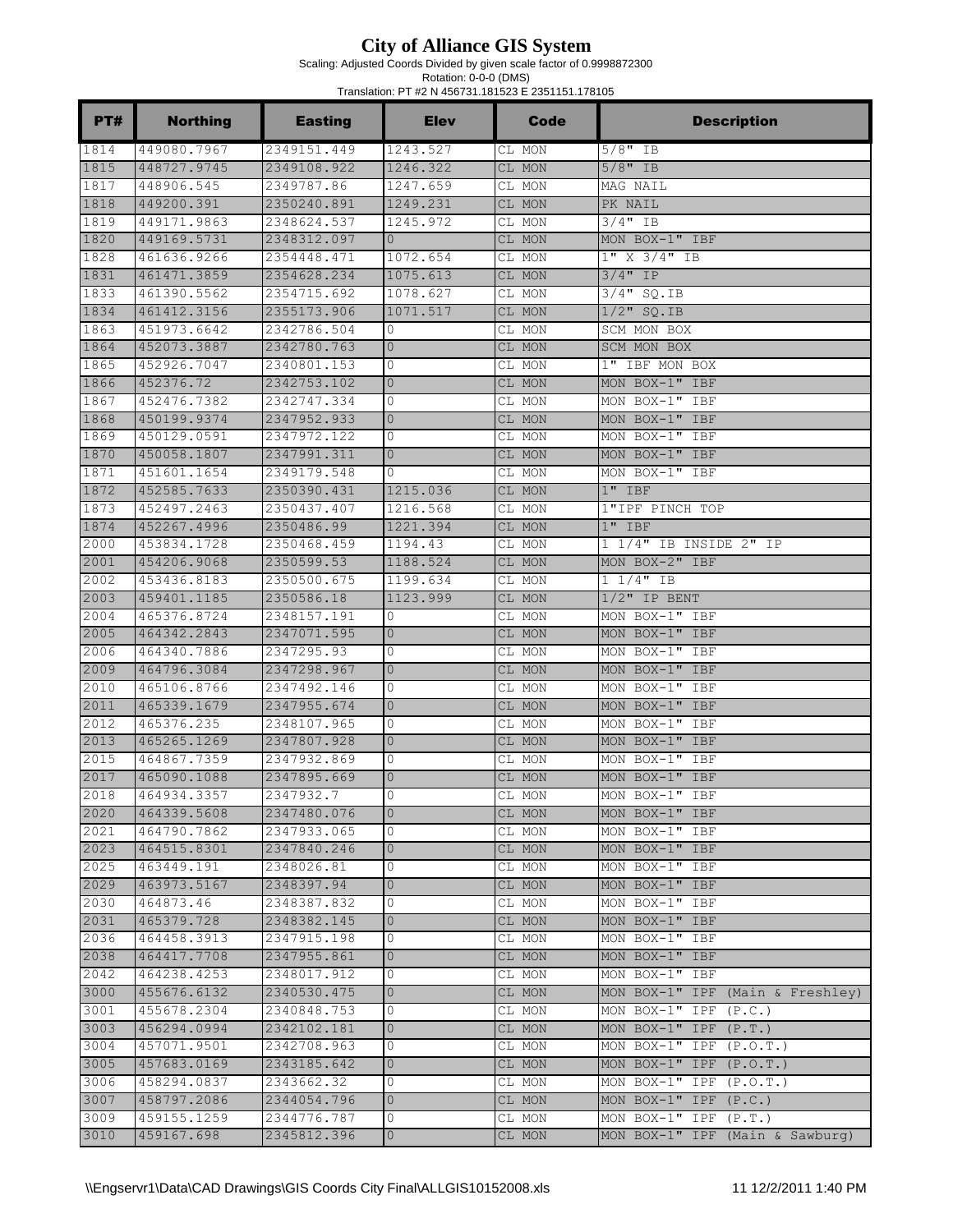Scaling: Adjusted Coords Divided by given scale factor of 0.9998872300

| <b>PT#</b>   | <b>Northing</b>            | <b>Easting</b>             | <b>Elev</b>                    | <b>Code</b>      | <b>Description</b>                  |
|--------------|----------------------------|----------------------------|--------------------------------|------------------|-------------------------------------|
| 5001         | 455635.0233                | 2351165.887                | 1186.17                        | CL MON           | $1"$ IBF                            |
| 5002         | 459751.8526                | 2355007.72                 | 1121.872                       | CL MON           | TP-MAG                              |
| 5003         | 460369.8554                | 2354999.343                | 1097.882                       | CL MON           | TP-MAG                              |
| 5004         | 460904.1179                | 2354992.208                | 1073.096                       | CL MON           | TP-MAG                              |
| 5005         | 460357.4082                | 2354192.847                | 1107.333                       | CL MON           | $1"$ SQ. IB                         |
| 5014         | 459762.9798                | 2356140.849                | 1137.98                        | CL MON           | $1/2"$ IB W/1" SQ.HEAD              |
| 5015         | 452388.4491                | 2352156.087                | 1248.703                       | CL MON           | $3/4"$ IB                           |
| 5027         | 457230.5331                | 2344356.933                | 1186.588                       | CL MON           | $5/8"$ IB                           |
| 5028         | 457324.1977                | 2344349.497                | 1183.788                       | CL MON           | $3/4$ " IB                          |
| 5029         | 457417.9276                | 2344342.029                | 1181.428                       | CL MON           | $3/4$ " IB                          |
| 5030         | 456726.5655                | 2344675.035                | 1192.742                       | CL MON           | $1"$ IB                             |
| 5031         | 452989.2991                | 2347801.579                | 1248.214                       | CL MON           | $1"$ IB                             |
| 5032         | 452999.0952                | 2348832.074                | 1251.24                        | CL MON           | $1"$ IB                             |
| 5053         | 460885.5665                | 2353740.564                | $\mathbf{0}$                   | CL MON           | MON BOX-1" IBF                      |
| 5054         | 453070.8415                | 2357961.493                | 0                              | CL MON           | MON BOX-1" IBF                      |
| 5055         | 453057.2514                | 2356509.608                | $\mathbf{0}$                   | CL MON           | MON BOX-1" IBF                      |
| 5059         | 452953.751                 | 2343978.585                | 0                              | CL MON           | MON BOX-1"<br>IBF                   |
| 5064         | 465079.3647                | 2353689.781                | $\overline{0}$                 | CL MON           | MON BOX-1" IBF                      |
| 5065         | 465181.084                 | 2353688.578                | 0                              | CL MON           | MON BOX-1"<br>IBF                   |
| 5066         | 460351.5882                | 2353749.258                | $\mathbf{0}$                   | CL MON           | MON BOX-1" IBF                      |
| 5067         | 450238.169                 | 2353947.152                | 0                              | CL MON           | MON BOX-3/4" IPF                    |
| 5068         | 447452.692                 | 2354008.128                | $\Omega$                       | CL MON           | MON BOX-1" IBF                      |
| 5070         | 460686.4877                | 2353743.752                | 0                              | CL MON           | MON BOX-1" IBF                      |
| 5071         | 457720.9491                | 2351137.599                | $\overline{0}$                 | CL MON           | MON BOX-5/8" IBF                    |
| 5073         | 456758.3564                | 2353806.254                | 0                              | CL MON           | MON BOX-1" IBF                      |
| 5074         | 452084.2873                | 2353868.119                | $\overline{0}$                 | CL MON           | MON BOX-1" IBF                      |
| 5075         | 452072.0513                | 2353868.271                | 0                              | CL MON           | MON BOX-1"<br>IBF                   |
| 5076         | 451709.6012                | 2353916.797                | $\mathbf{0}$                   | CL MON           | MON BOX-1" IBF                      |
| 5077         | 451299.0022                | 2353925.231                | 0                              | CL MON           | MON BOX-1"<br>IBF                   |
| 5078         | 452964.195                 | 2345226.648                | $\mathbf{0}$                   | CL MON           | MON BOX-1" IBF                      |
| 5079         | 452959.1474                | 2344626.492                | 0                              | CL MON           | MON BOX-1"<br>IBF                   |
| 5083         | 453948.4436                | 2353384.552                | $\overline{0}$                 | CL MON           | MON BOX-1" IBF                      |
| 5084         | 454008.4392<br>453511.0107 | 2353383.825                | 0<br>$\overline{0}$            | CL MON           | MON BOX-1"<br>IBF<br>MON BOX-1" IBF |
| 5085         |                            | 2353217.336                |                                | CL MON           |                                     |
| 5086<br>5087 | 453729.7272                | 2353300.944                | 0                              | CL MON           | MON BOX-1" IBF<br>MON BOX-1" IBF    |
|              | 453514.8588                | 2353535.152                | $\overline{0}$<br>$\mathbf{0}$ | CL MON           |                                     |
| 5088<br>5089 | 453944.5956<br>454006.243  | 2353066.736<br>2353202.439 | $\mathbf{0}$                   | CL MON           | MON BOX-1" IBF                      |
| 5091         |                            |                            |                                | CL MON           | MON BOX-1" IBF                      |
| 5092         | 454373.3564<br>454148.1324 | 2353494.856<br>2353315.458 | 0<br>$\overline{0}$            | CL MON           | MON BOX-1" IBF                      |
| 5093         | 454369.8703                | 2353206.937                | 0                              | CL MON           | MON BOX-1" IBF<br>MON BOX-1" IBF    |
| 5094         | 453978.4414                | 2353384.189                | $\overline{0}$                 | CL MON<br>CL MON | MON BOX-1" IBF                      |
| 5101         | 454718.1159                | 2350774.845                | 0                              | CL MON           | MON BOX-1" IBF                      |
| 5103         | 455490.0323                | 2351167.5                  | $\mathbf{0}$                   | CL MON           | MON BOX-1" IBF                      |
| 5128         | 458262.5225                | 2352116.547                | 0                              | CL MON           | MON BOX-1" IBF                      |
| 5131         | 447433.1595                | 2351413.182                | $\overline{0}$                 | CL MON           | MON BOX-1" IBF                      |
| 5133         | 458212.3053                | 2345819.846                | 0                              | CL MON           | MON BOX-1" IBF                      |
| 6001         | 464855.8983                | 2349391.046                | $\overline{0}$                 | CL MON           | $5/8"$ IBF                          |
| 6003         | 464867.6495                | 2351044.039                | 0                              | CL MON           | MON BOX-1" IBF                      |
| 6004         | 464865.4813                | 2350739.046                | $\mathbf{0}$                   | CL MON           | MON BOX-1" IBF                      |
| 6005         | 464863.4197                | 2350449.054                | 0                              | CL MON           | MON BOX-1" IBF                      |
| 6006         | 464861.3582                | 2350159.061                | $\mathbf{0}$                   | CL MON           | MON BOX-1" IBF                      |
| 6007         | 464859.2986                | 2349869.327                | 0                              | CL MON           | MON BOX-1" IBF                      |
| 6008         | 463980.8412                | 2349401.046                | $\overline{0}$                 | CL MON           | MON BOX-1" IBF                      |
| 7000         | 452288.6771                | 2349985.374                | 0                              | CL MON           | MON BOX-1" IBF                      |
| 7001         | 451606.6719                | 2350002.744                | 1230.651                       | CL MON           | MON BOX-1" IBF - set?               |
|              |                            |                            |                                |                  |                                     |